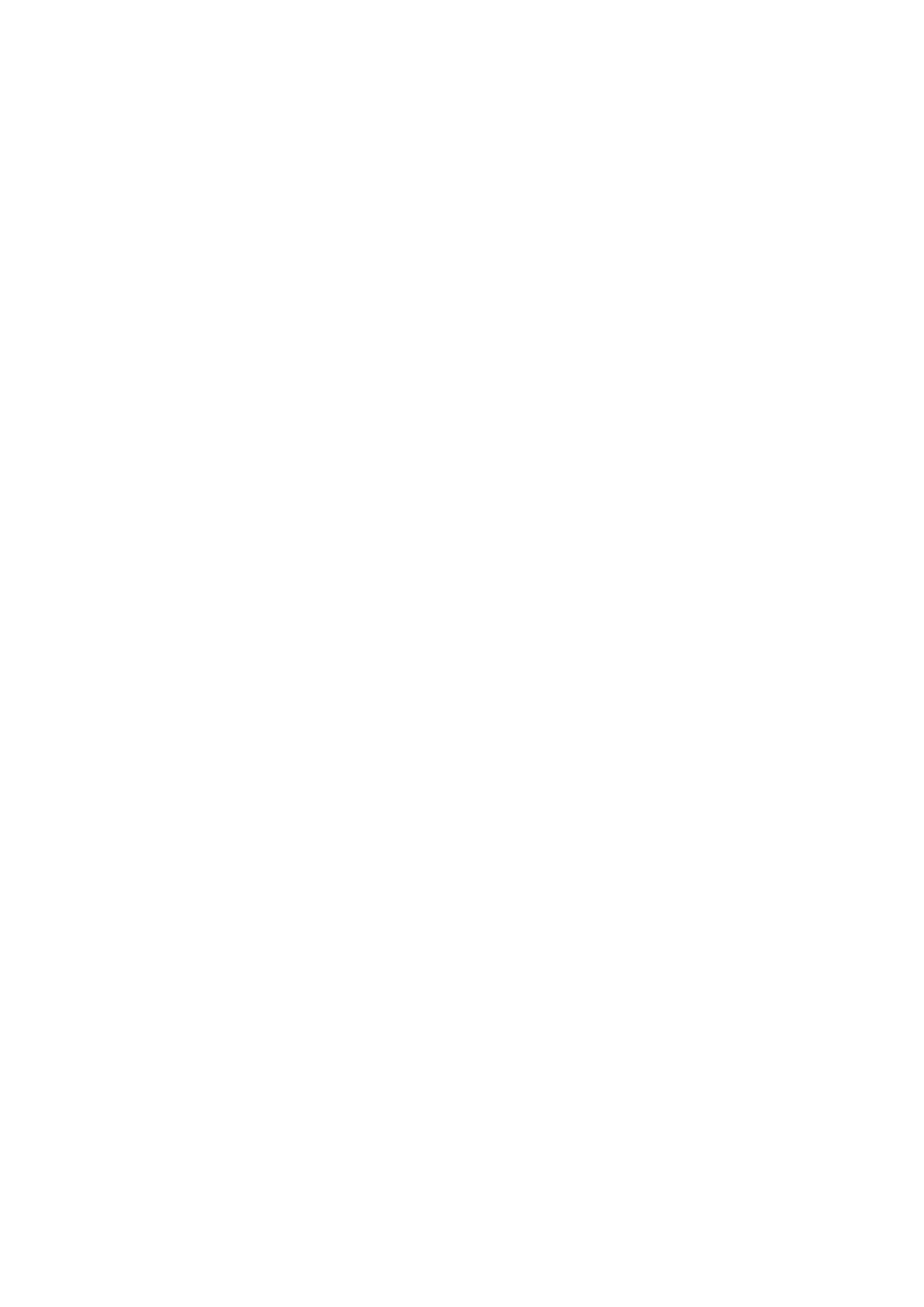# **LOCAL GOVERNMENT ACT 1995**

# CITY OF GREATER GERALDTON

# **ANIMALS, ENVIRONMENT AND NUISANCE LOCAL LAW 2014**

#### **CONTENTS**

# **PART 1—PRELIMINARY**

- 1.1 Citation
- 1.2 Commencement
- 1.3 Application
- 1.4 Repeal
- 1.5 Interpretation

# **PART 2—KEEPING OF ANIMALS**

*Division 1—Keeping of birds*

- 2.1 Keeping of poultry and pigeons in a residential zone
- 2.2 Conditions for keeping of poultry
- 2.3 Roosters, geese, turkeys and peafowl
- 2.4 Conditions for keeping of pigeons
- 2.5 Conditions of keeping aviary birds
- 2.6 Nuisance caused by birds

#### *Division 2—Keeping of farm animals*

- 2.7 Keeping of farm animals
- 2.8 Conditions for keeping farm animals

#### **PART 3—BUILDING, DEVELOPMENT AND LAND CARE**

*Division 1—Litter and refuse on building sites*

- 3.1 Provision of refuse receptacles
- 3.2 Control of refuse
- 3.3 Unauthorised storage of materials

#### *Division 2—Prevention of Dust and Liquid Waste*

3.4 Prohibited activities

#### *Division 3—Smoke*

3.5 Burning of cleared vegetation prohibited

#### *Division 4—Unsightly land and disused materials*

- 3.6 Storage of vehicles, vessels and machinery
- 3.7 Disposing of disused refrigerators or similar containers

#### **PART 4—NUISANCES AND DANGEROUS THINGS**

*Division 1—Light*

- 4.1 Use of exterior lights
- 4.2 Emission or reflection of light
- 4.3 Notice may require specified action to prevent emission or reflection of light

#### *Division 2—Smoke, fumes, odours and other emissions*

- 4.4 Burning rubbish, refuse or other material
- 4.5 Escape of smoke, fumes, odours and other emissions

#### *Division 3—Livestock Carrying Vehicles*

- 4.6 Livestock vehicles
- 4.7 Truck noise from residential land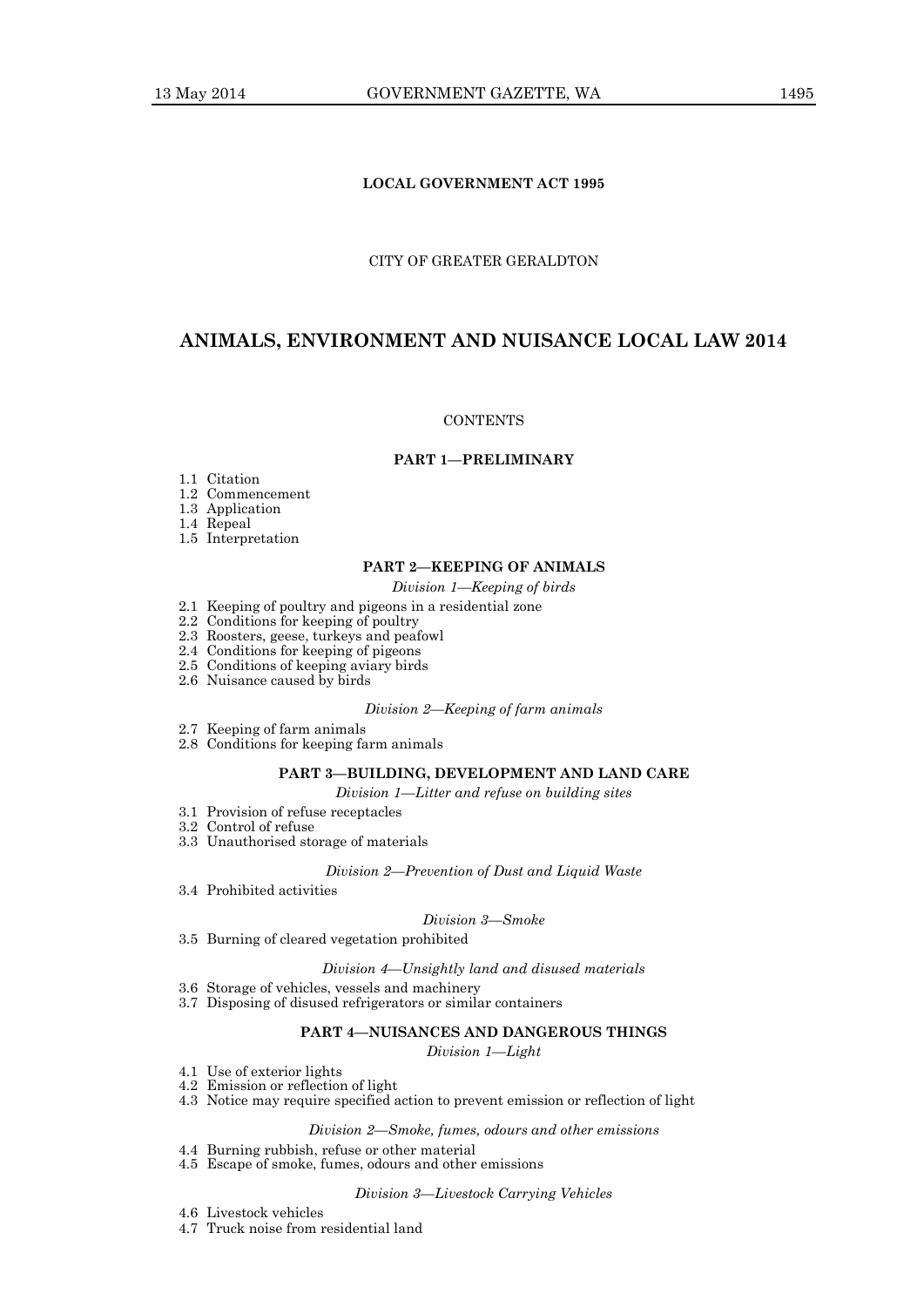#### *Division 4—Stormwater management*

- 4.8 Containment of stormwater
- 4.9 Guttering and downpipes
- 4.10 Stormwater disposal systems
- 4.11 Containment and disposal of swimming pool and other wastewater

*Division 5—Amusement activities*

- 4.12 Nuisance
- 4.13 Abatement by authorised person

# *Division 6—Advertising, bill posting and junk mail*

- 4.14 Placement of advertisement, bill posting or junk mail
- 4.15 Exemptions

*Division 7—Bird nuisance*

4.16 Restrictions on feeding of birds

#### **PART 5—OBJECTIONS AND APPEALS**

5.1 Objections and appeals

#### **PART 6—ENFORCEMENT**

*Division 1—Notice of breach*

- 6.1 Notice of breach
- 6.2 Form of notices

*Division 2—Offences and penalties*

Subdivision 1—General

6.3 Offences and penalties

Subdivision 2—Infringement notices and modified penalties

- 6.4 Prescribed offences
- 6.5 Form of infringement notices

# **Schedule 1—Prescribed offences**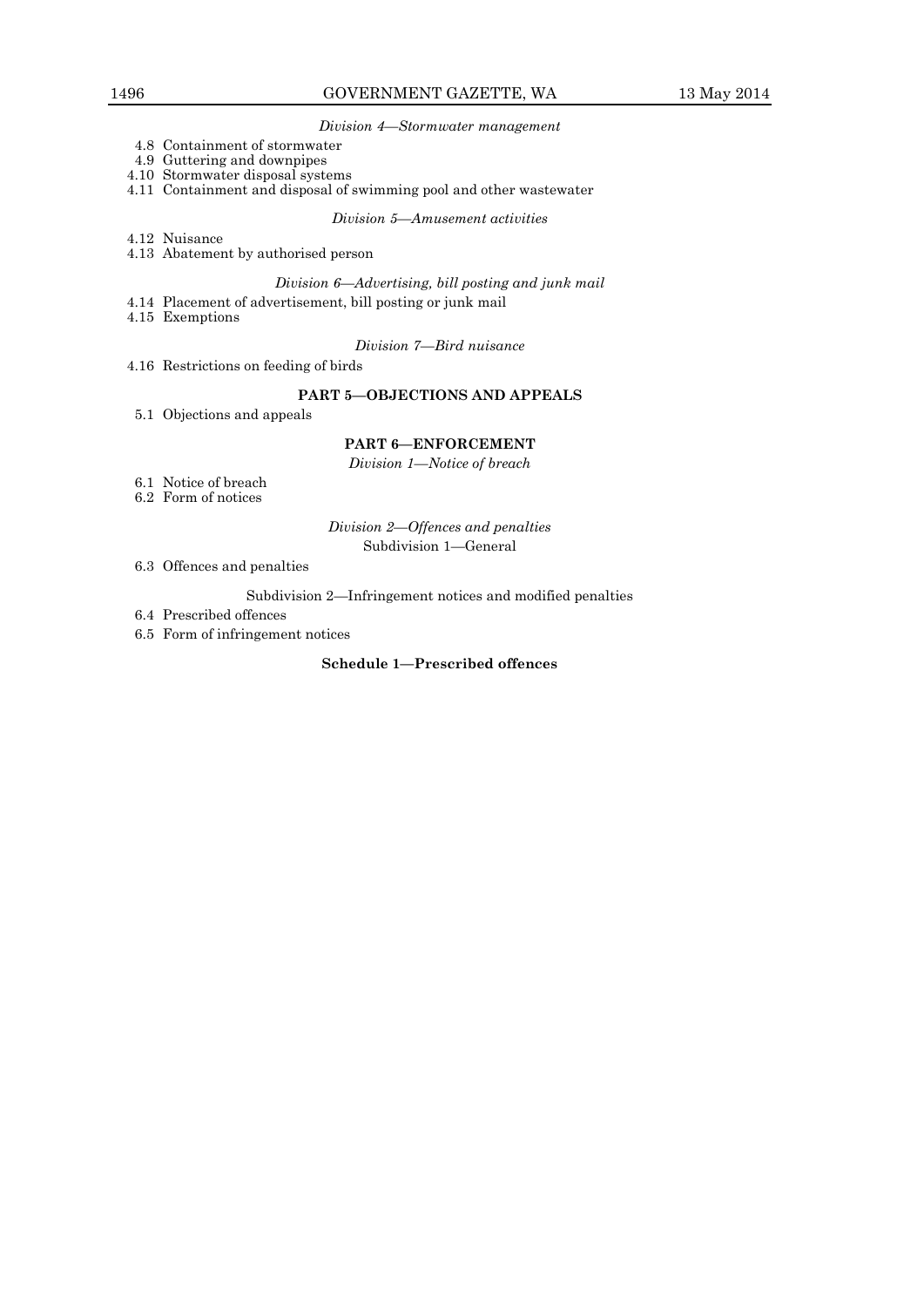# **LOCAL GOVERNMENT ACT 1995**

# CITY OF GREATER GERALDTON

# **ANIMALS, ENVIRONMENT AND NUISANCE LOCAL LAW 2014**

Under the powers conferred by the *Local Government Act 1995* and under all other powers enabling it, the Council of the City of Greater Geraldton resolved on the 25 March 2014 to make the following local law.

#### **PART 1—PRELIMINARY**

#### **1.1 Citation**

This local law may be cited as the *City of Greater Geraldton Animals, Environment and Nuisance Local Law 2014*.

#### **1.2 Commencement**

This local law comes into operation 14 days after the date of its publication in the *Government Gazette*.

#### **1.3 Application**

This local law applies throughout the district.

# **1.4 Repeal**

The following local laws are repealed—

- (a) the *City of Geraldton-Greenough Removal of Refuse, Rubbish and Disused Materials Local Law 2008* published in the *Government Gazette* of 24 November 2008;
- (b) the *Town of Geraldton By-law Relating to Clearing and Removal of Refuse, Rubbish or Material from Land* published in the *Government Gazette* of 1 May 1962;
- (c) the *Town of Geraldton Adoption of By-laws Relating to Clearing and Removal of Trees, Scrub, Undergrowth, Refuse, Rubbish and Vehicle Bodies from Land* published in the *Government Gazette* of 2 July 1982; and
- (d) the *Shire of Mullewa By-law Relating to Clearing and Removal of Trees, Scrub, Undergrowth, Refuse, Rubbish and Other Material from Land* published in the *Government Gazette* of 23 June 1964 and as amended and published in the *Government Gazette* of 24 April 1980.

#### **1.5 Interpretation**

- (1) In this local law, unless the context specifies otherwise—
	- *Act* means the *Local Government Act 1995*;
	- *affiliated person* means a person who is a member of a poultry or pigeon club incorporated under the *Associations Incorporation Act 1987*;
	- *amusement* means anything conducted for amusement at a fair, a carnival or a show, whether conducted at a fair, a carnival or a show or elsewhere;
	- *AS/NZS 3500***: 2003** means the standard published by the Standards Association of Australia as AS/NZS 3500: 2003 called Plumbing and Drainage, "as amended from time to time;
	- *authorised person* means a person appointed by the local government, under section 9.10 of the Act to perform any of the functions of an authorised person under this local law;
	- *aviary bird* means any bird, other than poultry or pigeons, kept or usually kept in an aviary or cage;
	- *birds* includes poultry;
	- *builder* means the holder of a building permit issued in respect of building works on a building site or a person in control of a building site;
	- *Building Code* means the latest edition of the *National Construction Code* published by, or on behalf of, the Australian Building Codes Board—

*building permit* means a permit granted under section 20 of the *Building Act 2011*;

*building site* means any lot for which a building permit is current;

*Class 6 building* means any Class 6 building as defined by the Building Code;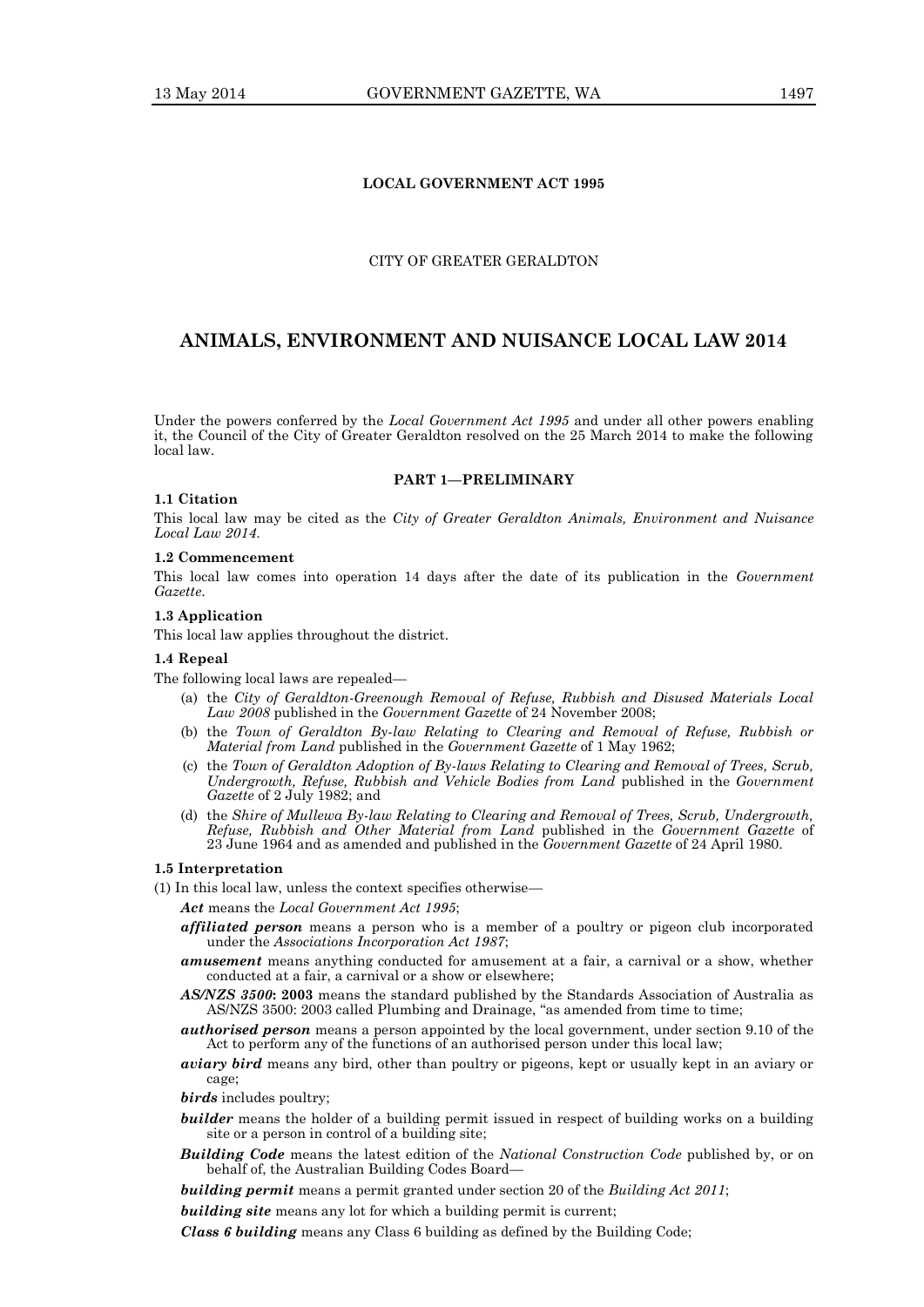*Class 9 building* means any Class 9 building as defined by the Building Code;

*Code of Practice—Pigeon Keeping* means the document entitled *A Code of Practice –for Pigeon Keeping and Racing in Western Australia* published by the Pigeon Racing Federation of WA (Incorporated) and the Independent Racing Pigeon Federation (Incorporated), as amended from time to time;

*cow* includes an ox, calf or bull;

*development* has the meaning given to it in the *Planning and Development Act 2005*;

*development approval* means a development approval under a local planning scheme;

- *development site* includes any lot or lots for which there is currently a development or subdivision approval in place, and upon which construction work, earthworks, clearing of scrub, trees or overgrowth or any other site works are taking or have taken place pursuant to or in relation to that approval;
- *district* means the district of the local government;
- *dust* means any visible granular or particulate material which has become airborne or has the potential to become airborne and includes organic and non-organic matter and sand, but does not include smoke;
- *equipment* means equipment, machinery or vehicles used for or in connection with the development of land;
- *farm animal* includes a horse, cow, sheep, goat, pig or other ungulates and Alpacas and Llamas of the Camelidae family;
- **food premises** means any premises or vehicle used by a "food business" as defined by section 10 of the *Food Act 2008*;

*horse* includes an ass, mule, donkey or pony;

*land* includes any building or structure on the land;

*liquid waste* means waste from any process or activity that is in liquid form and includes paint, fuel, grease, fat, oil, degreaser solvent, detergent, chemical, animal waste, food waste, effluent and all discharges of liquid to land, air or water that are not otherwise authorised by a written law but does not include uncontaminated stormwater;

*livestock* includes cattle, sheep, pigs, goats and horses;

*livestock vehicle* means a vehicle that contains livestock or previously has been used for the carriage of livestock;

*local government* means the City of Greater Geraldton;

*local planning scheme* has the meaning given to it by the *Planning and Development Act 2005*; *lot* has the meaning given to it by the *Planning and Development Act 2005*;

*manure receptacle* means a receptacle of sufficient capacity to receive all manure produced in one week on premises upon which a farm animal or farm animals are kept, constructed of smooth, durable, impervious materials, fitted with a fly proof, hinged cover and with no part of the floor lower than the adjoining ground;

*nuisance* means—

- (a) an activity or condition which is harmful or annoying and which gives rise to legal liability in the tort of public or private nuisance at law;
- (b) an unreasonable interference with the use and enjoyment by a person of his or her ownership or occupation of land; or
- (c) interference which causes material damage to land or other property on the land affected by the interference;
- *occupier* means any person who is in control of any land or part of any land or authorised by the owner, lessee, licensee or any other person empowered to exercise control in relation to land to perform any work in relation to any land and includes a builder or contractor;
- 

*permit* means a permit issued under this local law;

*permit holder* means a person who holds a valid permit;

- *pigeon* includes homing pigeons and other domesticated breeds of the species *Columba livia*, but does not include native pigeons or doves whether or not the keeping of such birds is subject to the approval of the Department of Environment Regulation;
- *poultry* includes fowls, roosters, ducks, peafowls, turkeys, geese, guinea fowls, pheasants and other birds commonly kept for the production of eggs or meat for domestic consumption;
- *refuse* means any waste material including bricks, lime, cement, concrete, rubble, stones, iron, timber, tiles, bags, plastics, ashes, vegetation, timber, wood or metal shavings, sawdust, and waste food, and includes any broken, used, derelict or discarded matter;

*Regulations* means the *Local Government (Functions and General) Regulations 1996*;

- *residential building* has the meaning given to it in the *Residential Design Codes of Western Australia;*
- *residential zone* includes any area zoned "Residential" and "Urban Development" under a local planning scheme;
- *rural zone* means any area zoned "Rural" or "Rural Residential" under a local planning scheme;
- *sand* means granules or particles of rock, earth, clay, loam, silt and any other granular, particulate or like material, including dust and gravel;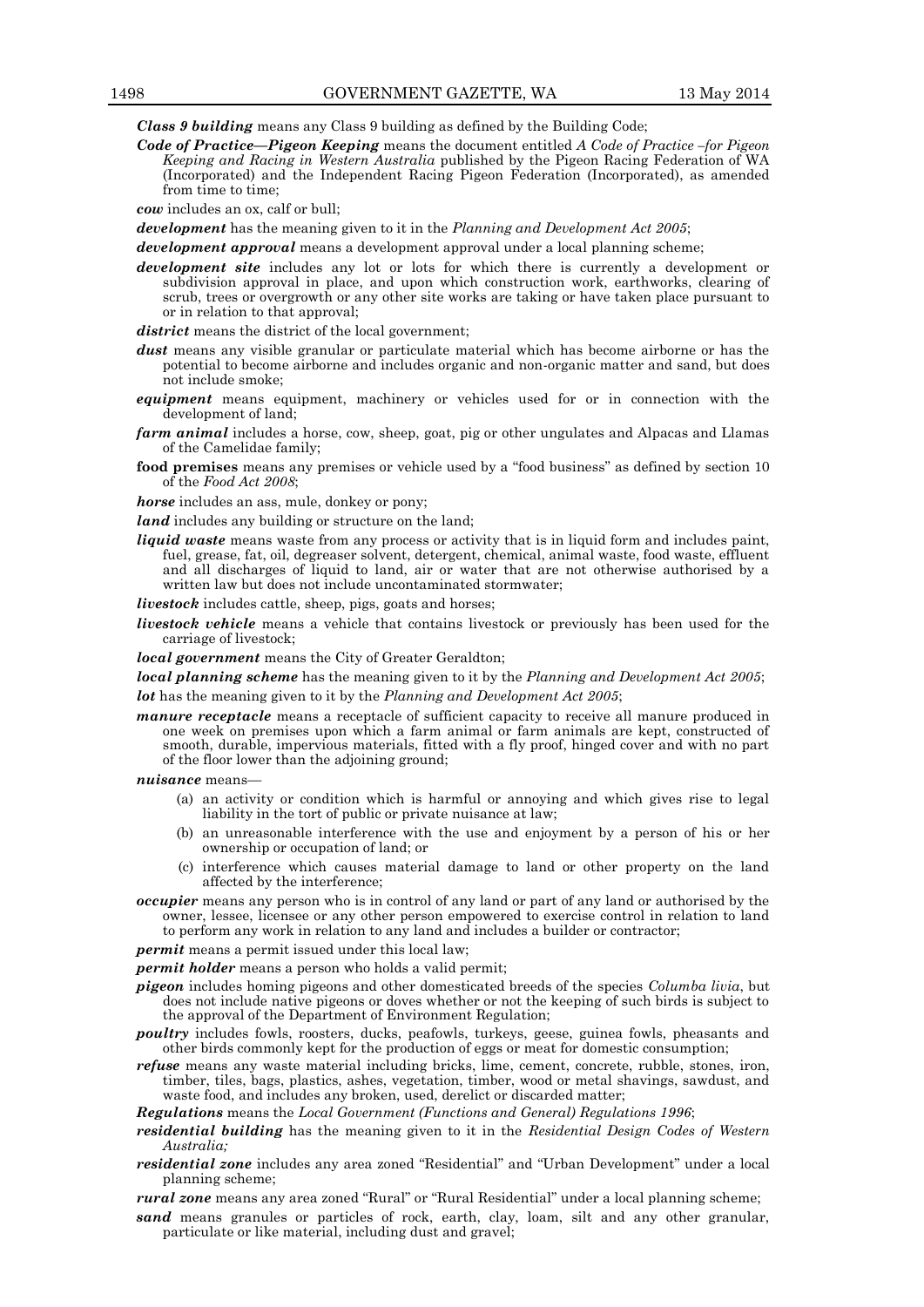*Schedule* means a schedule to this local law;

- *stormwater* means any naturally occurring water that results from rainfall on or around a site, or water flowing onto the site;
- *subdivision approval* means a subdivision approval under the *Planning and Development Act 2005*;
- *thoroughfare* means any highway or thoroughfare which the public are entitled to use, including the verge and other things including bridges and culverts appurtenant to it;

*townsite* means all townsites within the district which are-

- (a) constituted under section 26(2) of the *Land Administration Act 1997;* or
- (b) referred to in clause 37 of Schedule 9.3 of the Act.

*truck* means a motor vehicle having a tare weight in excess of 3000 kilograms;

*unreasonable noise* has the meaning given to it by the *Environmental Protection Act 1986*; and

*vermin* includes rats, mice, flies, fleas, mites, lice, cockroaches and any other animal, whether vertebrate or invertebrate, which is known to be a vector of disease or likely to cause damage to human food, habitation or possessions.

(1) Any other expression used in this local law and not defined herein shall have the meaning given to it in the Act.

(2) Where in this local law a duty, obligation or liability is imposed on an "owner or occupier" the duty shall be deemed to be imposed jointly and severally on each owner and occupier.

(3) Where under this local law the local government is authorised to carry out actions or cause to be undertaken works as a consequence of the failure of any person to comply with the terms of a notice or other conduct, the right to enter land is at all times subject to the provisions of Part 3, Division 3, Subdivision 3 of the Act.

# **PART 2—KEEPING OF ANIMALS**

*Division 1- Keeping of birds*

#### **2.1 Keeping of poultry and pigeons in a residential zone**

An owner or occupier of premises in a residential zone shall not keep or permit to be kept on the premises—

- (a) more than 12 poultry; or
- (b) more than 12 pigeons unless the owner or occupier is an affiliated person in which case the maximum number of pigeons may be increased to 100.

#### **2.2 Conditions for keeping of poultry**

A person who keeps poultry or permits poultry to be kept shall ensure that—

- (a) no poultry shall be kept less than 9 metres from any residential building;
- (b) no poultry is able to approach within 15 metres of a public thoroughfare, public building, commercial premises or food premises;
- (c) all poultry is kept in a properly constructed and securely fastened structure;
- (d) the structure has an impervious floor laid with a fall to the front of at least 1 in 50;
- (e) all structures or enclosures within which poultry are kept are maintained at all times in a clean condition; and
- (f) all poultry is kept continually confined.

#### **2.3 Roosters, geese, turkeys and peafowl**

Except on land with an area of 1 hectare or more or with the prior written permission of the local government, an owner or occupier of premises shall not keep any—

- (a) roosters;
- (b) geese;
- (c) turkeys; or
- (d) peafowls.

#### **2.4 Conditions for keeping of pigeons**

A person who keeps pigeons or permits pigeons to be kept shall ensure that—

- (a) all pigeons are kept in a properly constructed pigeon loft, except where registered homing pigeons are freed for exercise;
- (b) all structures or enclosures within which pigeons are kept are maintained at all times in a clean condition;
- (c) no opening to a pigeon loft, including openings for ventilation, is within 9 metres of any residential building; and
- (d) no opening to a pigeon loft, including openings for ventilation, is within 15 metres of a thoroughfare, public building, commercial premises or food premises.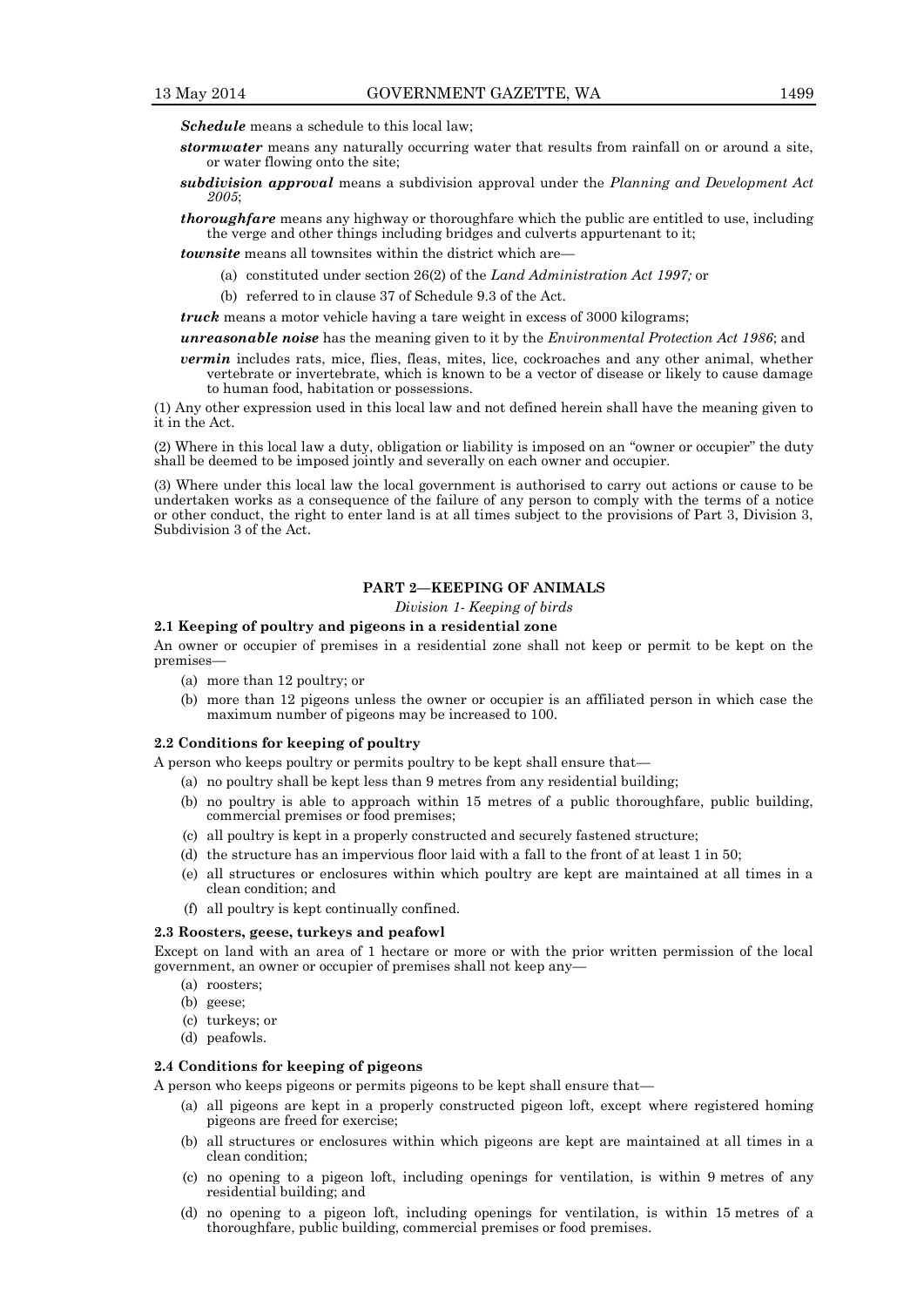# **2.5 Conditions of keeping aviary birds**

A person who keeps, or permits to be kept, aviary birds shall ensure that the aviary or cage is kept in clean condition and good repair at all times.

# **2.6 Nuisance caused by birds**

An owner or occupier of land shall not keep any bird or birds which—

- (a) are or create a nuisance; or
- (b) emit an unreasonable noise.

#### *Division 2—Keeping of farm animals*

# **2.7 Keeping of farm animals**

Subject to clause 2.8, an owner or occupier of land shall not keep, or allow to be kept, any farm animal unless in a rural zone and in accordance with the provisions of any local planning scheme applicable to that zone.

#### **2.8 Conditions for keeping farm animals**

(1) An owner or occupier of premises upon which a farm animal or farm animals are kept, shall maintain the place or places where the animals are kept in clean condition and good repair at all times.

(2) An owner or occupier of premises in a rural zone shall not keep more than 1 pig other than on premises registered as a piggery pursuant to the provisions of the *Health Act 1911*, except with the express written approval of the local government.

# **PART 3—BUILDING, DEVELOPMENT AND LAND CARE**

*Division 1—Litter and refuse on building sites*

#### **3.1 Provision of refuse receptacles**

The owner or occupier of a building or development site shall at all times provide and maintain available for use on the site a refuse receptacle, to the satisfaction of an authorised person, and be of such design as will—

- (a) contain any refuse likely to be produced on the site; and
- (b) prevent refuse being blown from the receptacle by wind.

# **3.2 Control of refuse**

(1) From the time of commencement of works on a building site or development site until the time of completion of such work, the owner or occupier of the site shall—

- (a) ensure all refuse on the site is placed and contained in the refuse receptacle and prevented from being blown from the site by wind;
- (b) keep the site as free as is reasonably practicable from any refuse;
- (c) maintain the thoroughfare verge, and any other reserve, immediately adjacent to the site free of refuse generated or originating from the building or development site; and
- (d) ensure the refuse receptacle is emptied when full.

(2) The owner or occupier of a building or development site shall ensure that within 2 days of completion of works on the site—

- (a) the site and the thoroughfare verge immediately adjacent to it is cleared of all refuse generated or originating from the building or development site; and
- (b) that all refuse receptacles are permanently removed from the site.

#### **3.3 Unauthorised storage of materials**

(1) No construction materials shall be stored on a building or development site without written approval of the local government.

(2) Written approval must be obtained from the local government prior to any proposal to store construction material on any thoroughfare verge.

#### *Division 2—Prevention of Dust and Liquid Waste*

# **3.4 Prohibited activities**

(1) An owner and or occupier of land must take effective measures to—

- (a) stabilise dust on the land;
- (b) contain all liquid waste on the land; and
- (c) ensure no dust or liquid waste is released or escapes from the land, by means of wind, water or any other cause.

(2) Where the local government forms the opinion that an owner or occupier has not complied with subclause (1), the local government may serve on the owner and/or occupier of the land a notice requiring the owner and or occupier to do one or more of the following—

- (a) comply with subclause  $(1)(a)$  or  $(1)(b)$ ;
- (b) clean up and properly dispose of any released or escaped dust or liquid waste;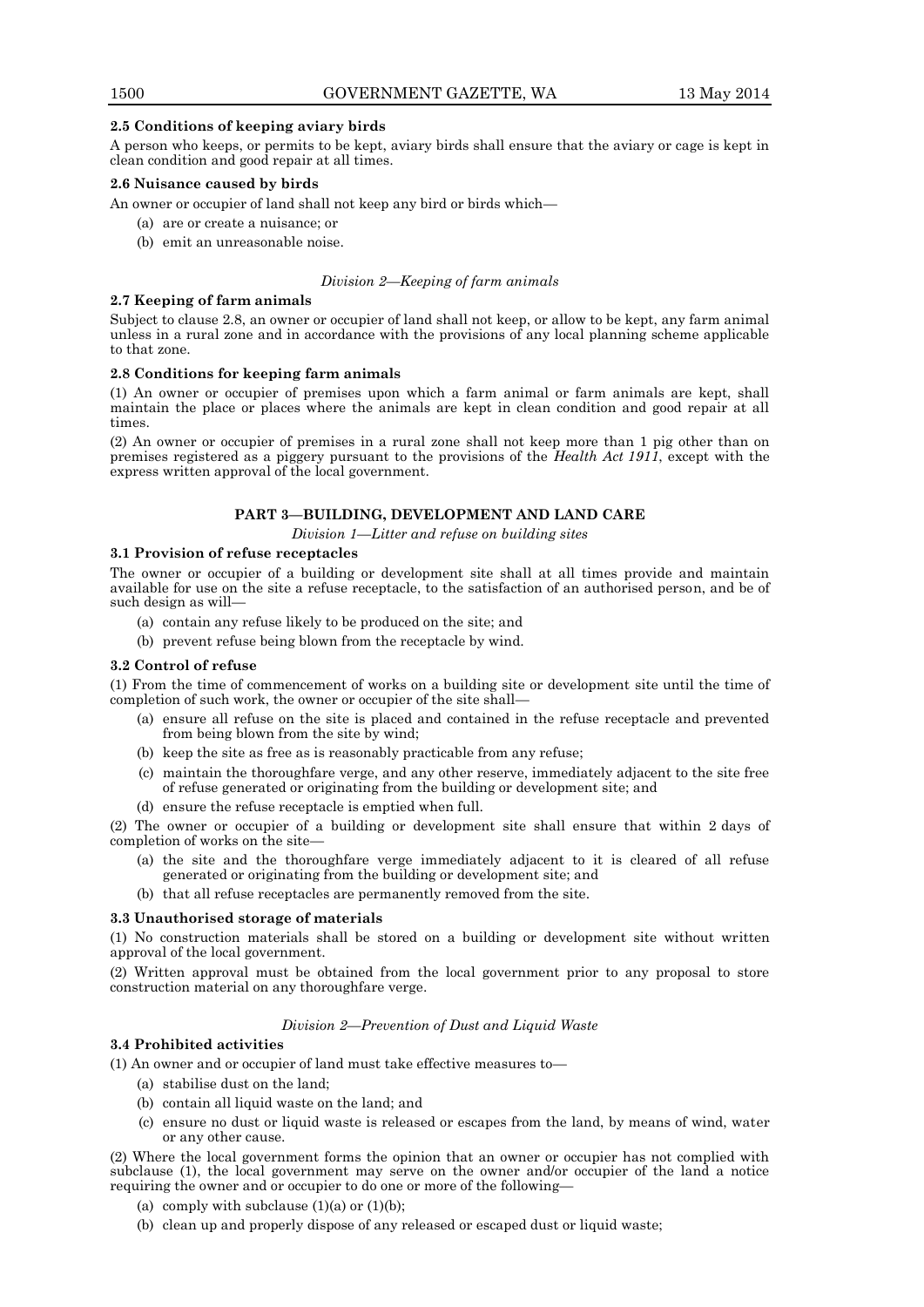- (c) clean up and make good any damage resulting from the released or escaped dust or liquid waste; and
- (d) take effective measures to stop any further release or escape of dust or liquid waste.

(3) Where a notice is issued under subclause (2), the requirements set out in the notice must be complied with in the period as is specified in the notice.

(4) Where the local government is of the opinion that dust or liquid waste may be released or escape as a result of an activity which is likely to be carried on from any land, the local government may give to the owner and or occupier a notice providing that the activity may only be carried on subject to conditions specified in the notice.

#### *Division 3—Smoke*

#### **3.5 Burning of cleared vegetation prohibited**

An owner or occupier of any building or development site shall ensure that no vegetation or other material cleared from the site is burnt on the site unless authorisation in writing is given by the Chief Bushfire Control Officer.

#### *Division 4—Unsightly land and disused materials*

# **3.6 Storage of vehicles, vessels and machinery**

The owner or occupier of a lot shall not—

- (a) store, or allow to remain, in public view on any lot more than 1 vehicle, vessel or machinery (whether licensed or not) in a state of disrepair;
- (b) store, or allow to remain, in public view on any lot any vehicle, vessel or machinery in a state of disrepair for a period in excess of 1 month;
- (c) store, or allow to remain, in public view on any lot any vehicle, vessel or machinery parts (including tyres);
- (d) wreck, dismantle or break up any vehicle, part or body of a vehicle, vessel or machinery except where performed—
	- (i) inside a building; or
	- (ii) within an area enclosed by a fence or wall of not less than 1.8 metres in height and of such a nature as to screen all vehicles, parts or bodies of vehicles, vessels or machinery from the street and from adjoining properties; or
- (e) wreck, dismantle or break up a vehicle, vessel or machinery so as to cause a nuisance.

#### **3.7 Disposing of disused refrigerators or similar containers**

A person shall not place, leave or dispose of a disused refrigerator, ice-chest, ice-box, trunk, chest or other similar article having a compartment which has a capacity of 0.04 cubic metres or more on any land without first—

- (a) removing every door and lid and every lock, catch and hinge attached to a door or lid or otherwise rendering every door and lid incapable of being fastened; and
- (b) removing any refrigerants as per requirements of the *Environment Protection (Ozone Protection) Policy 2000*.

# **PART 4—NUISANCES AND DANGEROUS THINGS**

*Division 1—Light*

#### **4.1 Use of exterior lights**

An owner or occupier of land on which floodlights or other exterior lights are erected or used shall not allow the floodlights or other exterior lights to shine directly onto any other premises.

#### **4.2 Emission or reflection of light**

An owner or occupier of land shall ensure that—

- (a) artificial light is not emitted or reflected from anything on the land so as to illuminate premises outside that land to more than 50 lux; and
- (b) natural light is not reflected from anything on the land so as to create or cause a nuisance to the occupier of any other premises or to a person lawfully using a thoroughfare.

#### **4.3 Notice may require specified action to prevent emission or reflection of light**

(1) Where—

- (a) floodlights or other exterior lights shine directly onto any other premises;
- (b) artificial light is emitted or reflected from anything on the land so as to illuminate premises outside the land to more than 50 lux; or
- (c) natural light is reflected from anything on the land so as to create or cause a nuisance to the occupier of any other premises or to a person lawfully using a thoroughfare, the local government may by notice in writing direct the owner or occupier to take such actions as necessary within the time specified in the notice.
- (2) The notice referred to in subclause (1) may direct that—
	- (a) floodlights or other exterior lights are used only during the hours specified in the notice;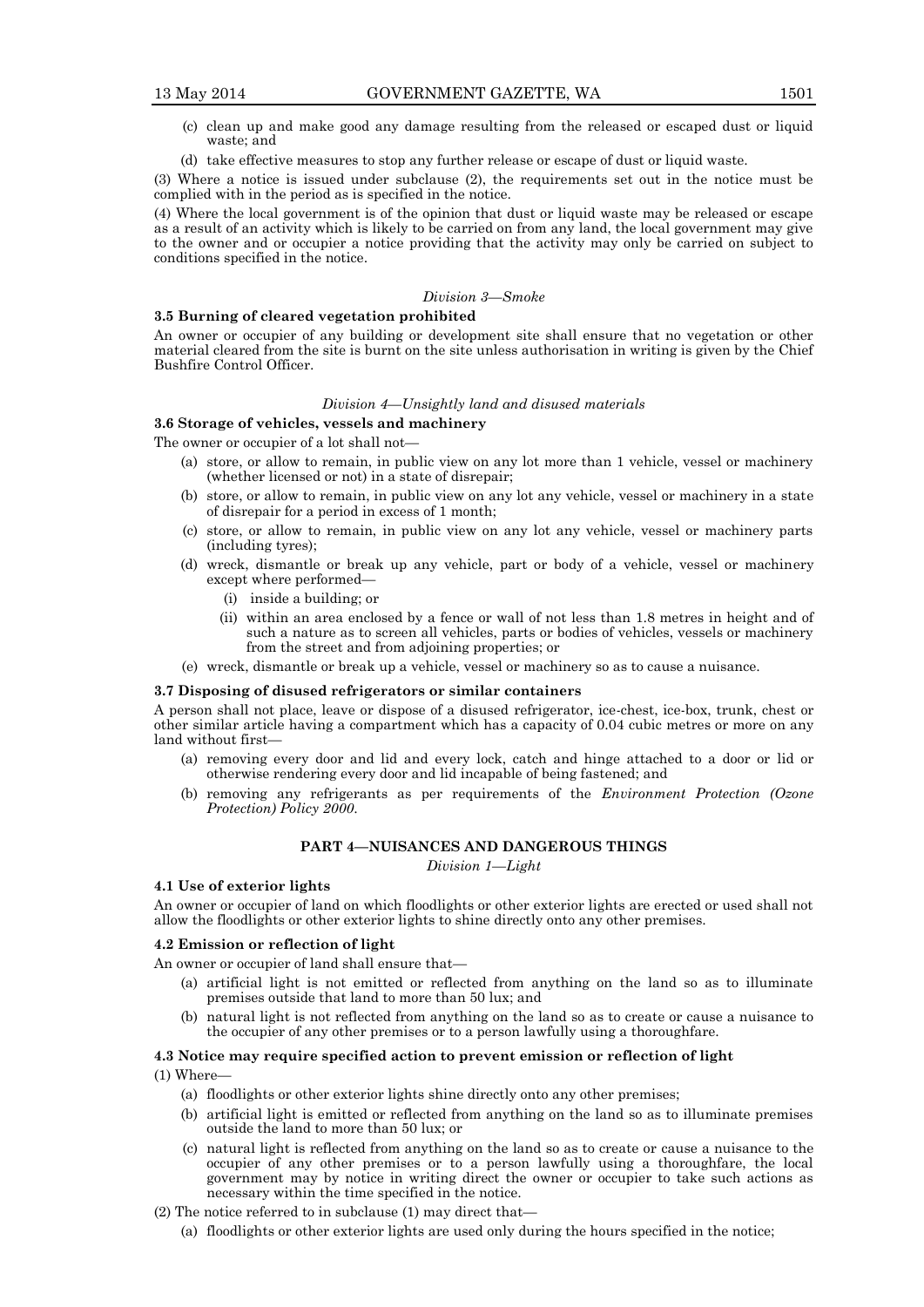- (b) the direction in which the lights shine be altered as specified in the notice; or
- (c) any reflective surfaces be painted or otherwise treated so as to abate the nuisance;
- (d) any combination of these measures that the local government believes to be appropriate to the circumstances.

#### *Division 2—Smoke, fumes, odours and other emissions*

#### **4.4 Burning rubbish, refuse or other material**

(1) A person shall not on any land of an area 2000 square metres or less, set fire to rubbish, refuse or other materials on rural residential zoned property unless—

- (a) written approval has first been obtained from the local government;
- (b) the person demonstrates to the satisfaction of the local government that reasonable alternatives for the disposal of the rubbish, refuse or other material do not exist and the potential for pollution is low;
- (c) the material does not include any plastic, rubber, food scraps, green garden materials or other material likely to cause the generation of smoke or odour in such quantity as to cause a nuisance to other persons;
- (d) a haze alert has not been issued by the Bureau of Meteorology for the period during which burning is to take place; and
- (e) the burning complies with the *Bush Fires Act 1954*, any annual fire hazard reduction notice issued by the local government under that Act and any conditions of approval as determined by the local government.

(2) Subclause (1) shall not apply to any barbeque, solid fuel water heater, space heater or ovens fired with dry paper, dry wood, synthetic char or charcoal type fuel.

(3) Subclause (1) is subject to any fire danger rating as determined by the Bureau of Meteorology.

#### **4.5 Escape of smoke, fumes, odours and other emissions**

An owner or occupier of land or premises shall not cause or permit the escape of smoke, fumes or odours from the land so as to cause a nuisance to any person.

#### *Division 3—Livestock carrying vehicles*

#### **4.6 Livestock vehicles**

(1) A person shall not park a vehicle containing livestock in a townsite for a period in excess of 30 minutes.

(2) A person shall not park a vehicle which contains or has been used for the carriage of livestock so as to create or be a nuisance to any person, by reason of the odour emanating from the vehicle.

(3) If a person parks a vehicle containing livestock in a townsite in accordance with subclause (1), then the person does not contravene subclause (2).

#### **4.7 Truck noise from residential land**

A person shall not start or drive a truck on land or adjacent to land which is zoned, approved or used for residential purposes between the hours of 10.30 pm and 6.30 am on the following day without first obtaining the written consent of the local government.

#### *Division 4—Stormwater management*

# **4.8 Containment of stormwater**

(1) Subject to subclause (2), the owner or occupier of a lot shall ensure that all stormwater received by any building, house, or other structure or any paved or sealed or other surfaced areas including any vehicle access ways on the lot is contained within the lot and is not permitted to discharge onto or run-off onto adjacent land so as to cause a nuisance, or cause damage to any structures situated on adjacent land.

(2) Subclause (1) shall not prevent the discharge of stormwater from a lot into a local government approved stormwater drain.

#### **4.9 Guttering and downpipes**

(1) The owner or occupier of a lot shall ensure that each building or house on the lot is provided with adequate guttering and downpipes sufficient to receive, without overflow, all stormwater from the roof of the building or house, in accordance with AS/NZS 3500.

(2) The owner or occupier of a lot shall ensure that all guttering and downpipes to each building or house on the lot are maintained in a good state of repair and free from obstruction.

#### **4.10 Stormwater disposal systems**

(1) The owner or occupier of a lot shall ensure that all stormwater from the roof of each building or house on the lot, or the overflow from rainwater storage tanks, is discharged into stormwater drainage system, or discharged by other methods approved by the local government, in accordance with AS/NZS 3500.

(2) The owner or occupier of a lot shall ensure that all stormwater from paved areas or other surfaced areas including any vehicle access ways of the lot is discharged into a stormwater drainage system of adequate capacity in accordance with AS/NZS 3500.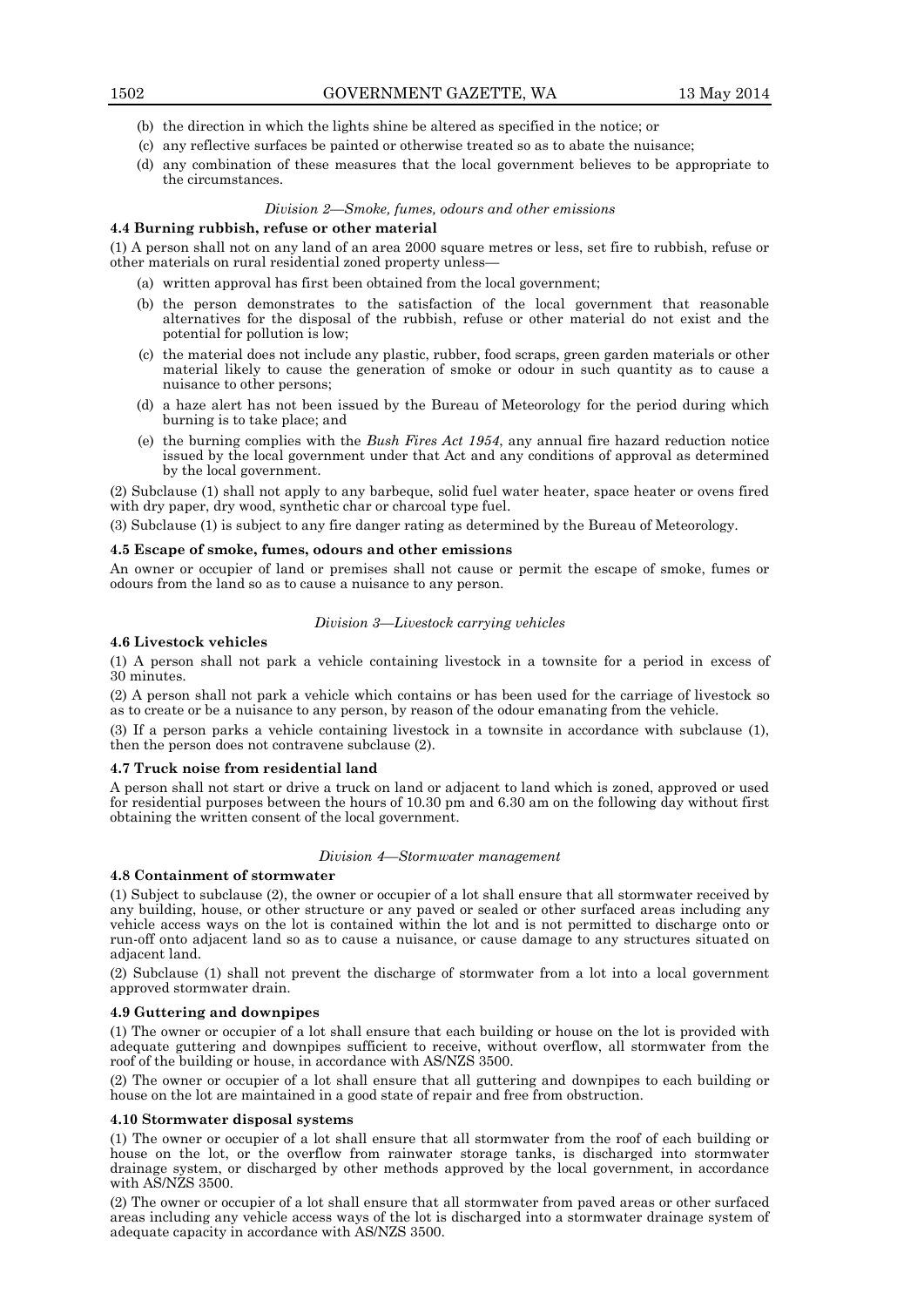(3) The owner or occupier of a lot shall ensure that all stormwater drainage systems on the lot are maintained in a good state of repair and free from obstruction.

#### **4.11 Containment and disposal of swimming pool and other wastewater**

(1) The owner or occupier of a lot shall ensure that all wastewater and backwash water from swimming pool filtration systems or other water storage systems associated with a swimming pool shall be contained within, and disposed onto or into the lot on which the swimming pool is located.

(2) The owner or occupier of a lot shall ensure that the disposal of wastewater and backwash water from a swimming pool filtration system or other water storage system associated with a swimming pool into an approved disposal system or a soakwell system having a minimum capacity of 140 litres, and located a minimum of 1.8 metres away from any building or lot boundary, satisfies the requirement of subclause (1).

#### *Division 5—Amusement activities*

#### **4.12 Nuisance**

A person shall not, without written authorisation from the local government, provide or conduct any amusement on land so as to create or be a nuisance to any owner or occupier of land in the district.

# **4.13 Abatement by authorised person**

Subject to Subdivision 3, of Division 3, of Part 3 of the Act, an authorised person may enter on any land where an amusement is provided or conducted and may do any act or thing reasonably required to abate a nuisance referred to in clause 4.12.

# *Division 6—Advertising, bill posting and junk mail*

#### **4.14 Placement of advertisement, bill posting or junk mail**

(1) A person shall not without written approval from the local government, place or affix any letter, figure, device, poster, sign or advertisement on any building, fence or post.

(2) A person shall not place in or on any letter box, gate, fence or generally leave or distribute to any property in the district, any handbill, poster, pamphlet, flyer or other form of advertising or promotional material, where there is clearly displayed a sign or notice which states "no junk mail" or words of similar effect.

#### **4.15 Exemptions**

Clause 4.14 does not apply to—

- (a) delivery of articles by Australia Post;
- (b) documents issued under or for the purposes of an Act of Parliament;
- (c) an authorised person or member of the police force acting in the course of their duties;
- (d) electoral materials; or
- (e) the service of documents for the purposes of legal proceedings.

# *Division 7—Bird nuisance*

# **4.16 Restrictions on feeding of birds**

(1) A person shall not feed a bird—

- (a) so as to cause a nuisance, or
- (b) with a food or substance that is not a natural food of a bird.

(2) Where an authorised person forms the opinion that a person has not complied with subclause (1) the authorised person may serve the person a notice requiring the person to clean up and properly dispose of any feed or waste products specified in the notice.

# **PART 5—OBJECTIONS AND APPEALS**

# **5.1 Objections and appeals**

When the local government makes a decision under this local law as to whether it will—

- (a) grant a person a permit or authorisation;
- (b) vary or cancel a permit or authorisation; or
- (c) give a person a notice;

the provisions of Division 1 of Part 9 of the Act and regulation 33 of the Regulations shall apply to that decision.

### **PART 6—ENFORCEMENT**

*Division 1—Notice of breach*

#### **6.1 Notice of breach**

(1) Where a breach of any provision of this local law has occurred, the local government may give a notice in writing to the person alleged to be responsible for such breach.

- (2) A notice issued pursuant to subclause (1) shall—
	- (a) specify the provision of this local law which has been breached;
	- (b) specify the particulars of the breach; and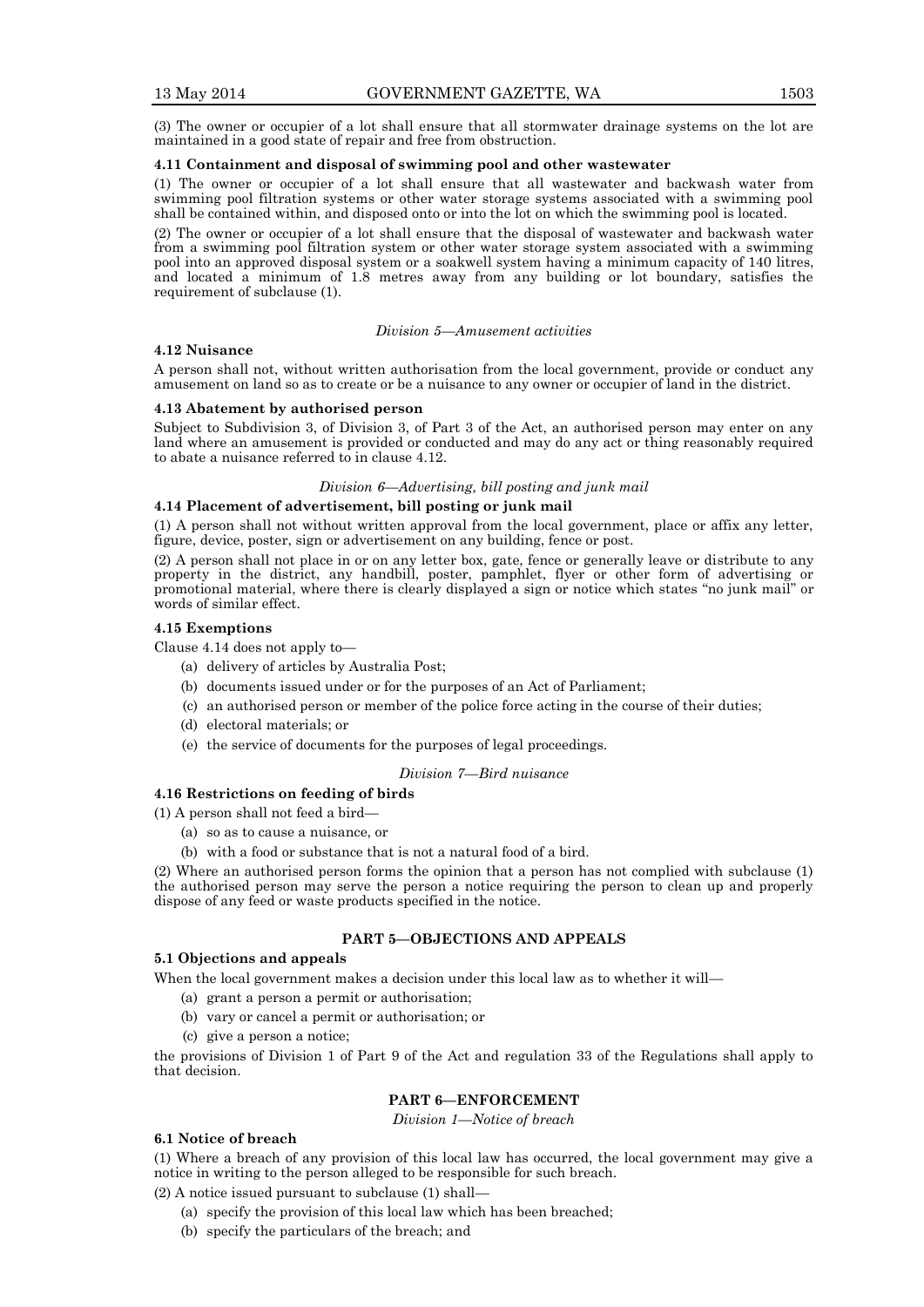(c) state the manner in which the recipient is required to remedy the breach to the satisfaction of the local government within a time period stipulated in the notice which shall be not less than 14 days from the giving of the notice.

(3) It is an offence to fail to comply with a notice issued by the local government pursuant to subclause (1).

# **6.2 Form of notices**

Where this local law refers to the giving of a notice other than the giving of an infringement notice and no particular form is prescribed, it will be sufficient that the notice be in writing giving sufficient details to enable the owner, occupier or other person to whom the notice is issued to know the offence committed and the measures required to be taken or conditions with which compliance is required, as the case may be.

> *Division 2—Offences and Penalties* Subdivision 2—General

#### **6.3 Offences and penalties**

(1) A person who—

- (a) fails to do anything required or directed to be done under this local law;
- (b) fails to comply with the requirements of a notice issued under this local law by an authorised person; or
- (c) does anything which under this local law that person is prohibited from doing;

commits an offence.

(2) Where, under this local law, an act is required to be done or forbidden to be done in relation to any land or premises, the owner or occupier of the land or premises has the duty of causing to be done the act so required to be done, or of preventing from being done the act forbidden to be done.

(3) A person who commits an offence under this local law is liable to a maximum penalty of \$5000 and a maximum daily penalty of \$500 in respect of each day or part of a day during which the offence has continued.

Subdivision 3—Infringement notices and modified penalties

#### **6.4 Prescribed offences**

(1) An offence against a clause specified in Schedule 1 is a prescribed offence for the purposes of section 9.16(1) of the Act.

(2) The amount of the modified penalty for a prescribed offence is that specified adjacent to the clause in Schedule 1—

- (a) in the case of a first offence the modified penalty will be that prescribed in column 4 of Schedule 1; and
- (b) in the case of a subsequent offence the modified penalty will be that prescribed in column 4 of Schedule 1.

### **6.5 Form of infringement notices**

For the purposes of this local law—

- (a) where a vehicle is involved in the commission of an offence, the form of the notice referred to in section 9.13 of the Act is that of Form 1 in Schedule 1 of the Regulations;
- (b) the form of the infringement notice given under section 9.16 of the Act is that of Form 2 in Schedule 1 of the Regulations; and
- (c) the form of the notice given under section 9.20 of the Act withdrawing an infringement notice is that of Form 3 in Schedule 1 of the Regulations.

————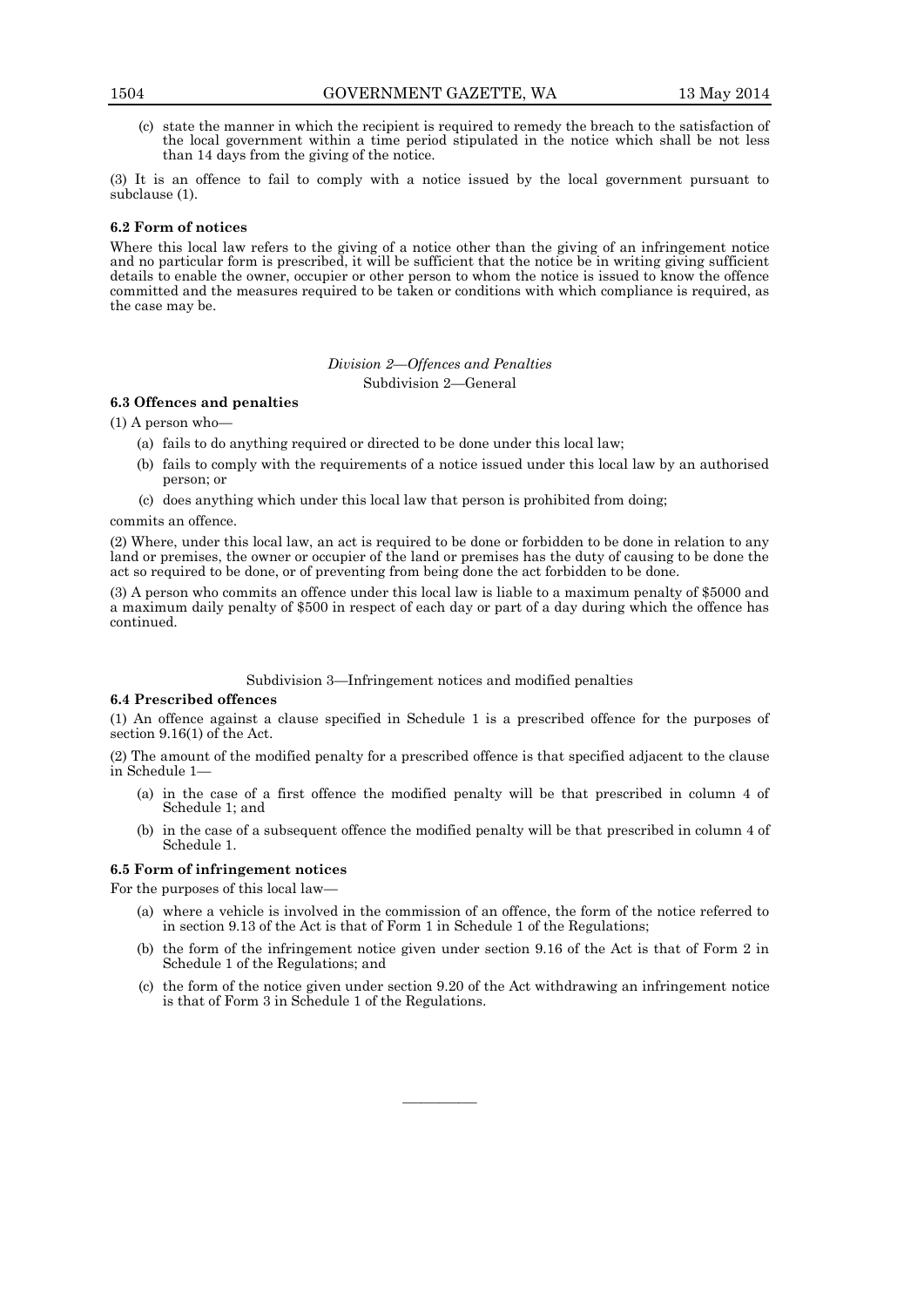# *Schedule 1* PRESCRIBED OFFENCES

| <b>Item</b>    | Clause    | Description of offence                                                                                    | Modified<br>penalty-<br>first offence | Modified<br>penalty-<br>subsequent<br>offence |
|----------------|-----------|-----------------------------------------------------------------------------------------------------------|---------------------------------------|-----------------------------------------------|
| 1              | 2.1(a)    | Keeping more than 12 poultry                                                                              | \$250                                 | \$500                                         |
| $\sqrt{2}$     | 2.1(b)    | Keeping more than 12 pigeons                                                                              | \$250                                 | \$500                                         |
| 3              | 2.2(a)    | Keeping poultry within 9 metres of a<br>residential building                                              | \$250                                 | \$500                                         |
| 4              | 2.2(b)    | Poultry approaching within 15 metres of a<br>building or thoroughfare                                     | \$250                                 | \$500                                         |
| $\bf 5$        | 2.2(c)    | Poultry not kept in a secure structure                                                                    | \$250                                 | \$500                                         |
| 6              | 2.2(d)    | Poultry<br>structure<br>not<br>having<br>an<br>impervious floor                                           | \$250                                 | \$500                                         |
| $\overline{7}$ | 2.2(e)    | Not maintaining a poultry structure in a<br>clean condition                                               | \$250                                 | \$500                                         |
| 8              | 2.2(f)    | All poultry not being continually confined                                                                | \$250                                 | \$500                                         |
| 9              | 2.3(a)    | Keeping of roosters<br>land<br>on<br>under<br>1 hectare                                                   | \$250                                 | \$500                                         |
| 10             | 2.3(b)    | Keeping of geese on land under 1 hectare                                                                  | \$250                                 | \$500                                         |
| 11             | 2.3(c)    | Keeping of turkeys on land under 1 hectare                                                                | \$250                                 | \$500                                         |
| 12             | 2.3(d)    | of peafowls on<br>Keeping<br>land<br>under<br>1 hectare                                                   | \$250                                 | \$500                                         |
| 13             | 2.4(a)    | Pigeons not being kept in a properly<br>constructed pigeon loft                                           | \$250                                 | \$500                                         |
| 14             | 2.4(b)    | Not maintaining a structure for pigeons in<br>a clean condition                                           | \$250                                 | \$500                                         |
| 15             | 2.4(c)    | Keeping of pigeons with 9 metres of a<br>residential building                                             | \$250                                 | \$500                                         |
| 16             | 2.4(d)    | A pigeon loft being within 15 metres of a<br>thoroughfare or commercial building                          | \$250                                 | \$500                                         |
| 17             | 2.5       | Aviary cage not being kept in a clean<br>condition                                                        | \$250                                 | \$500                                         |
| 18             | 2.6(a)    | Bird causing a nuisance                                                                                   | \$250                                 | \$500                                         |
| 19             | 2.6(b)    | Bird emitting and unreasonable noise                                                                      | \$250                                 | \$500                                         |
| 20             | 2.7       | Keeping of a farm animal other than in a<br>rural zone                                                    | \$250                                 | \$500                                         |
| 21             | 2.8(1)    | Fail to keep a place where farm animals<br>are kept in a clean condition & good repair                    | \$250                                 | \$500                                         |
| 22             | 2.8(2)    | Keeping more than one pig other than on<br>premises registered as a piggery                               | \$250                                 | \$500                                         |
| 23             | 3.1       | Failure to provide or maintain a refuse<br>receptacle on a building or development<br>site                | \$250                                 | \$500                                         |
| 24             | $\!3.2\!$ | Failure to control refuse on a building or<br>development site                                            | \$250                                 | \$500                                         |
| 25             | 3.2(2)(a) | Failure to clear all refuse generated by<br>building site.                                                | \$250                                 | \$500                                         |
| 26             | 3.2(2)(b) | Failure to remove refuse receptacles from<br>site                                                         | \$250                                 | \$500                                         |
| 27             | 3.3       | Unauthorised storage of materials                                                                         | \$250                                 | \$500                                         |
| 28             | 3.4       | Release or escape of dust or liquid waste<br>from land                                                    | \$250                                 | \$500                                         |
| 29             | $3.5\,$   | Burning cleared<br>vegetation or<br>other<br>material on site                                             | \$250                                 | \$500                                         |
| 30             | 3.8(a)    | Store or allow to remain on land more than<br>one vehicle, vessel or machinery in a state<br>of disrepair | \$250                                 | \$500                                         |

[cl. 6.5]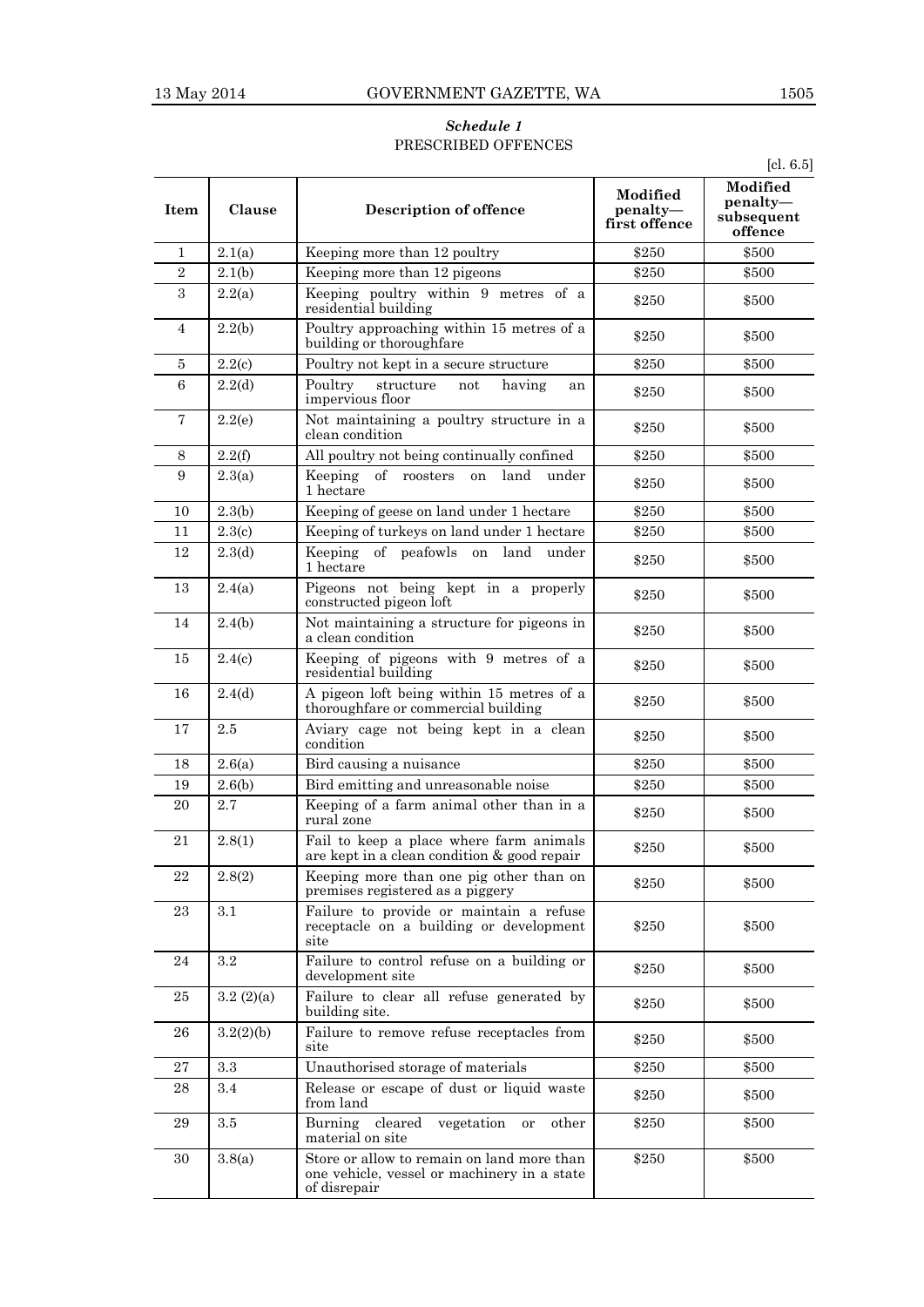| Item | Clause     | Description of offence                                                                                                                                      | Modified<br>penalty-<br>first offence | Modified<br>penalty-<br>subsequent<br>offence |
|------|------------|-------------------------------------------------------------------------------------------------------------------------------------------------------------|---------------------------------------|-----------------------------------------------|
| 31   | 3.6(b)     | Store or allow to remain on land any<br>vehicle, vessel or machinery in a state of<br>disrepair for a period in excess of 1 month                           | \$250                                 | \$500                                         |
| 32   | 3.6(c)     | Store or allow to remain on land any<br>vehicle,<br>vessel<br>machinery<br>or<br>parts<br>(including tyres)                                                 | \$250                                 | \$500                                         |
| 33   | 3.6(d)(i)  | Wreck, dismantle or break up any vehicle<br>part or body, vessel or machinery not<br>inside a building                                                      | \$250                                 | \$500                                         |
| 34   | 3.6(d)(ii) | Wreck, dismantle or break up any vehicle<br>part or body, vessel or machinery not<br>behind a sufficient fence or wall                                      | \$250                                 | \$500                                         |
| 35   | 3.6(e)     | Wreck, dismantle or break up a vehicle,<br>vessel or machinery so as to cause a<br>nuisance                                                                 | \$250                                 | \$500                                         |
| 36   | 3.7(a)     | Disposing of disused refrigerator or similar<br>container with door or lid that can be<br>fastened                                                          | \$250                                 | \$500                                         |
| 37   | 3.7(b)     | Disposing of disused refrigerator or similar<br>container without removing refrigerant                                                                      | \$250                                 | \$500                                         |
| 38   | 4.1        | Erection or use of lighting installations<br>other<br>than<br>accordance<br>with<br>in<br>requirements                                                      | \$250                                 | \$500                                         |
| 39   | 4.2        | Emitting or reflecting excessive artificial<br>light, or reflecting natural light that<br>causes nuisance                                                   | \$250                                 | \$500                                         |
| 40   | 4.4(1)     | Set fire to rubbish, refuse or other<br>materials                                                                                                           | \$250                                 | \$500                                         |
| 41   | 4.5        | Cause of permit the escape of smoke,<br>fumes, odours and other emissions so as to<br>cause a nuisance                                                      | \$250                                 | \$500                                         |
| 42   | 4.6(1)     | Parking a livestock vehicle in a townsite in<br>excess of 30 minutes                                                                                        | \$250                                 | \$500                                         |
| 43   | 4.7        | Starting or driving a truck on residential<br>land, or adjoining residential land, without<br>consent                                                       | \$250                                 | \$500                                         |
| 44   | 4.8(1)     | Failure to ensure that all rainwater or<br>storm water received by a lot and any<br>building, house or structure on the lot, is<br>contained within the lot | \$250                                 | \$500                                         |
| 45   | 4.9(1)     | Failure to have adequate guttering and<br>sufficient<br>downpipes<br>receive<br>to<br>all<br>stormwater                                                     | \$250                                 | \$500                                         |
| 46   | 4.9(2)     | Failure to maintain all guttering and down<br>pipes in a good state of repair and free<br>from obstruction                                                  | \$250                                 | \$500                                         |
| 47   | 4.10(3)    | Failure<br>all<br>subsurface<br>maintain<br>to<br>stormwater disposal systems in a good<br>state of repair and free from obstruction                        | \$250                                 | \$500                                         |
| 48   | 4.11(1)    | Failure to contain or dispose of swimming<br>pool wastewater on the lot on which the<br>swimming pool is located                                            | \$250                                 | \$500                                         |
| 49   | 4.11(2)    | Failure to have approved disposal system<br>or soakwell with minimum capacity of 140<br>litres                                                              | \$250                                 | \$500                                         |
| 50   | 4.12       | Conducting an amusement so as to create<br>a nuisance                                                                                                       | \$250                                 | \$500                                         |
| 51   | 4.14(1)    | Unauthorised placement of advertisement,<br>bill posting or junk mail                                                                                       | \$250                                 | \$500                                         |
| 52   | 4.14(2)    | Placement of advertisement, bill posting or<br>junk mail where a "no junk mail", or<br>equivalent, sign is displayed                                        | \$250                                 | \$500                                         |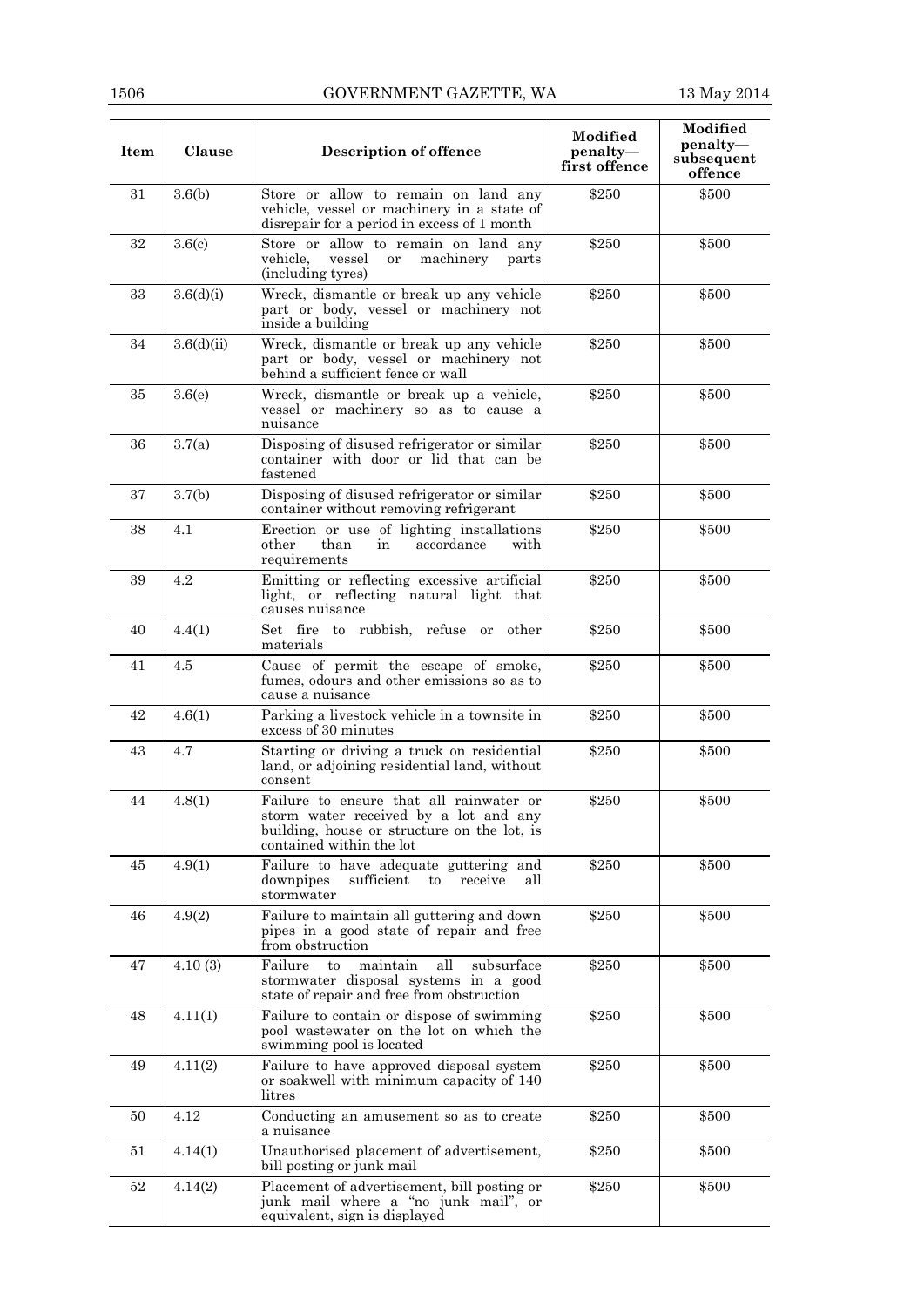| <b>Item</b> | <b>Clause</b> | Description of offence                                        | Modified<br>penalty-<br>first offence | Modified<br>$penalty$ —<br>subsequent<br>offence |
|-------------|---------------|---------------------------------------------------------------|---------------------------------------|--------------------------------------------------|
| 53          | 4.16(1)(a)    | Feeding a bird causing a nuisance                             | \$250                                 | \$500                                            |
| 54          | 4.16(1)(b)    | Feeding a bird a food/substance that is not<br>a natural food | \$250                                 | \$500                                            |
| 55          | 6.1(3)        | Failure to comply with notice                                 | \$250                                 | \$500                                            |
| 56          |               | All other Offences                                            | \$250                                 | \$500                                            |

Dated: 8th April 2014.

The Common Seal of the City of Greater Geraldton was affixed by authority of a resolution of the Council in the presence of—

————

IAN CARPENTER, Mayor. KEN DIEHM, Chief Executive Officer.

———————————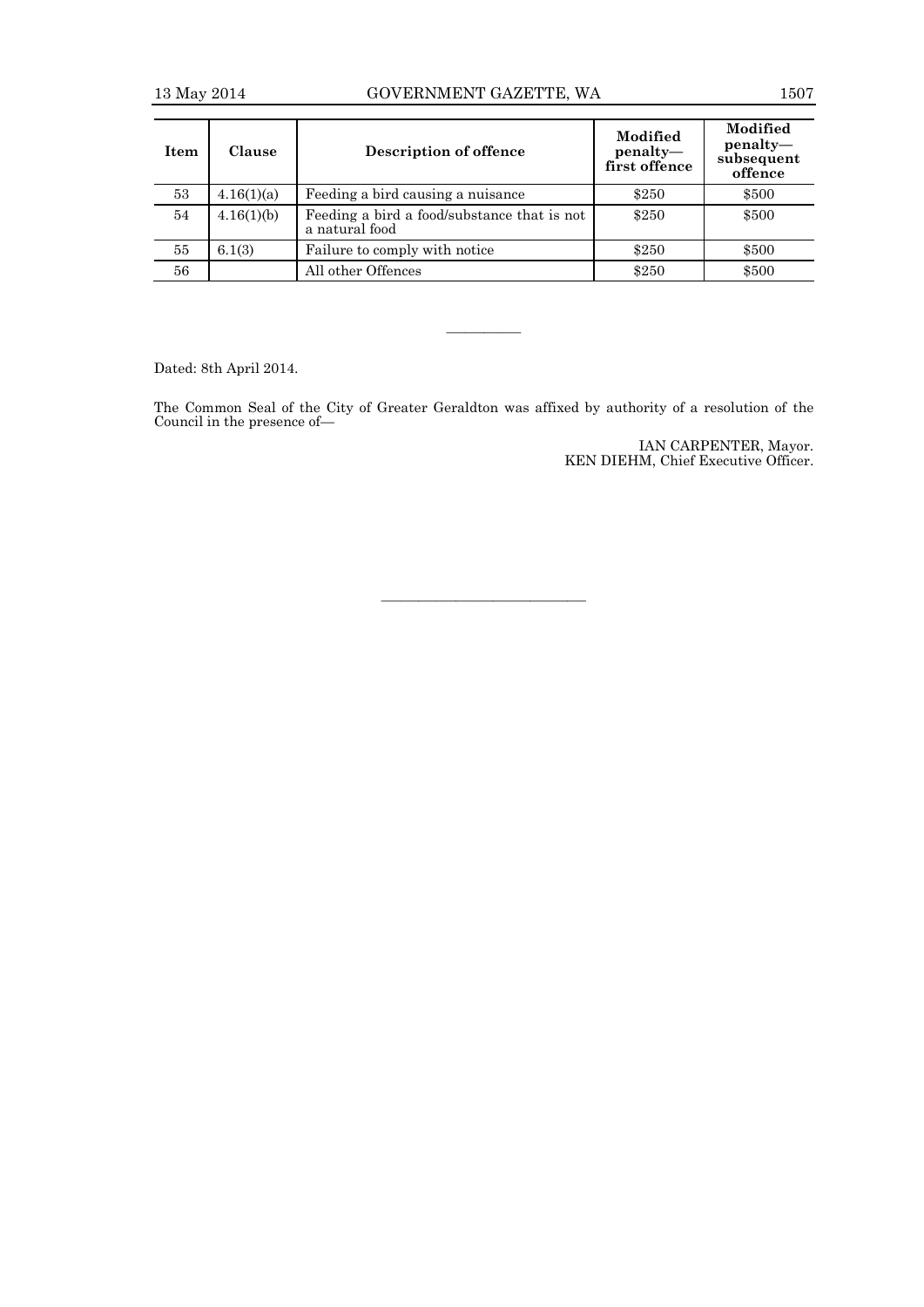# **LOCAL GOVERNMENT ACT 1995**

# CITY OF GREATER GERALDTON

# **LOCAL GOVERNMENT AND PUBLIC PROPERTY LOCAL LAW 2014**

Under the powers of the *Local Government Act 1995* and by all other powers, the Council of the City of Greater Geraldton resolved to make the following local law on the 25 March 2014.

#### **CONTENTS**

| Schedule 1 |  |
|------------|--|

#### **PART 1—PRELIMINARY**

————

# **1. Title**

This local law may be cited as the *City of Greater Geraldton Local Government and Public Property Local Law 2014*.

#### **2. Commencement**

This local law comes into operation 14 days after the date of its publication in the *Government Gazette*.

#### **3. Purpose and intent**

(1) The purpose of this local law is to provide for the regulation, control and management of activities and facilities on local government buildings and land and public property within the district.

(2) The effect of this local law is to establish the requirements with which any person using or being on local government and public property within the district, must comply.

#### **4. Repeal**

The following local laws are repealed—

- (a) *Municipality of the Town of Geraldton By-laws for the Prohibition of Playing Golf on Reserves*  published in the *Government Gazette* on the 9 December 1977;
- (b) *City of Geraldton Local Government Property Local Law* published in the *Government Gazette* on the 7 November 2001;
- (c) *Greenough Road Board By-laws for the Control and Management of Halls* published in the *Government Gazette* on the 17 June 1938;
- (d) *Shire of Greenough Reserves, Rivers and Foreshores Local Law*, published in the *Government Gazette* on 6 December 2001;
- (e) *Mullewa Road Board By-laws relating to the Management and Use of the Town Hall and Other Buildings under the Control of the Board* published in the *Government Gazette* on 8 December 1939 and amended and published in the *Government Gazette* on 5 January 1961, 23 January 1973, 13 February 1981 and 19 August 1988; and
- (f) *Municipality of the Shire of Mullewa By-laws relating to Swimming Pool* published in the *Government Gazette* on 28 May 1969 and amended and published in the *Government Gazette* on 23 January 1973, 17 January 1975, 29 July 1977, 28 October 1983, 10 July 1987 and 2 September 1988.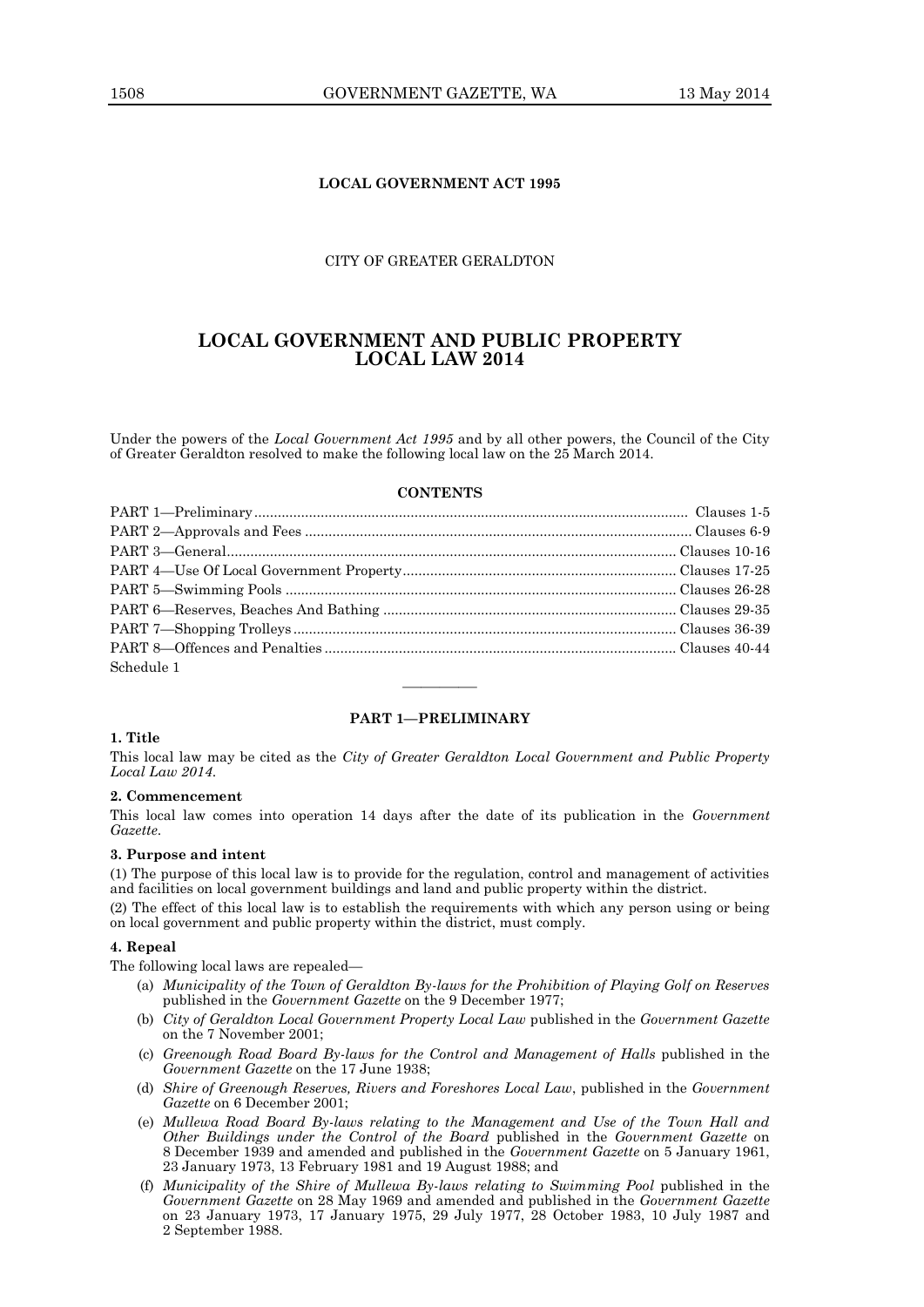#### **5. Definitions**

In this local law unless the context otherwise requires—

*Act* means the *Local Government Act 1995*;

- *adjacent owner* means the owner of any property or lot adjoining a thoroughfare which is subject to a verge treatment;
- *applicant* means a person who has lodged an application for an approval, or certificate, required for any activity under this local law;

*application* means the completed form lodged by an applicant as required by this local law;

*approval holder* means the person issued with an approval;

*article* in respect of lost property, includes money;

- *attendant* means an employee of the local government duly authorised to perform duties in connection with a pool premises, or other recreational facility;
- *authorised person* means a person authorised by the local government under section 9.10 of the Act;
- *bathing* means the act of entering the sea, a swimming pool, or other water body, to swim or use a bathing appliance and includes the act of emerging therefrom;
- **bathing appliance** means a float of any material, including kick boards, paddle boards, body boards, or any other device used or capable of being used for the purpose of bathing;
- *boat* means any structure or vessel, excluding personal watercraft, whether motorised or not and made or used to travel or float on water or travel under water;

*camp* has the same meaning as defined in the *Caravan Parks and Camping Grounds Act 1995*;

*CEO* means the chief executive officer of the local government;

*Code* means the road Traffic Code 2000;

*decency* means wearing of proper and adequate clothing for the occasion, so as to prevent indecent exposure;

*district* means the district of the local government;

- *firework* means a device like a Catherine wheel, roman candle, or rocket in which combustible materials are ignited and produce coloured flames, smoke and are sometimes accompanied by a bang;
- *fireworks* display means a show of a number of fireworks set off over a pre-arranged time period, for the purpose of providing enjoyment to those persons able to view them;

*fishing* means to use any line, lure, rod, pot or other method for the purpose of catching marine life;

*function* means an event or activity characterised by any or all of the following—

- (a) formal organisation and preparation;
- (b) its occurrence is generally advertised or notified in writing to particular persons;
- (c) it is organised by or on behalf of an association or other body;
- (d) payment of a fee is required for attendance; and
- (e) there is systematic recurrence in relation to the day, time and place;

*lifesaving club* means a lifesaving club affiliated with Surf Lifesaving WA Inc. or any branch;

*lifesaving gear* means any gear or appliance for use in the provision of life saving or for training of life saving club members in their duties;

*lifesaving patrol* means a patrol comprising such members of a lifesaving club as are appointed by that club from time to time to provide lifesaving services in a defined area and the term includes an employee of the local government appointed as a beach patrol officer or inspector;

*liquor* has the same meaning as is given to it in section 3 of the *Liquor Control Act 1988;*

*local government* means the City of Greater Geraldton;

- *local government building* means a structure, hall, room, corridor, stairway or annex, and includes all plumbing, electrical installations, fixtures, fittings, furniture and other contents, owned or under the care, control and management of the local government;
- *local government property* means anything which belongs to, is owned by or is under the care control and management of the local government, other than a thoroughfare;
- *lot* means a defined portion of land for which a separate certificate of title has been issued and includes a strata lot;
- *manager* means the person for the time being employed by the local government to manage a swimming pool premises or recreation centre and includes any assistant or deputy;

*nuisance* means—

- (a) any activity, thing, condition, circumstance or state of affairs caused or contributed to by a person which is injurious or dangerous to the health of another person of normal susceptibility, or which has a disturbing effect on the state of reasonable physical, mental or social well-being of another person;
- (b) anything a person does or permits or causes to be done which interferes with or is likely to interfere with the enjoyment or safe use by another person of any public place; or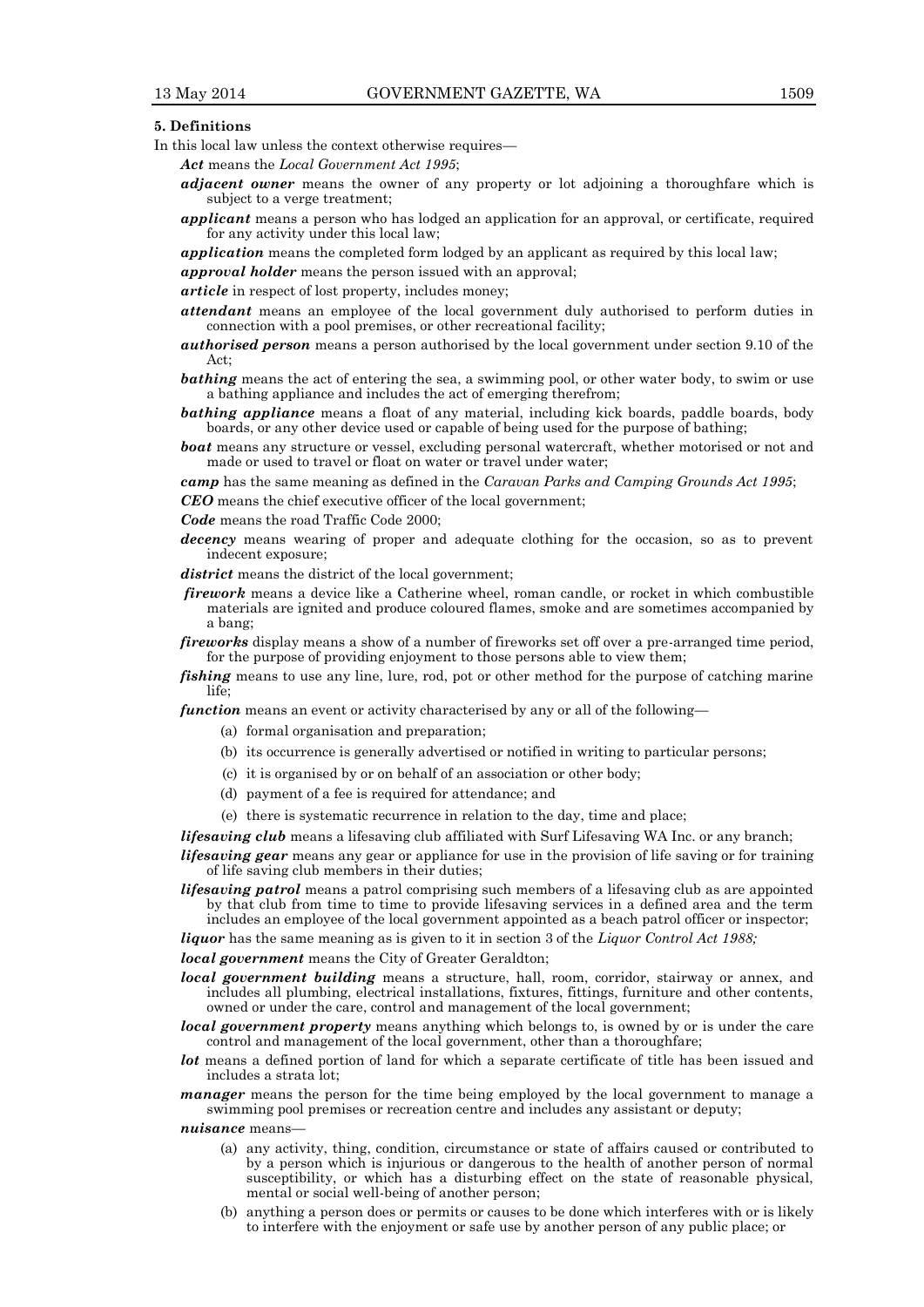- (c) anything a person does on public or private land which unreasonably detracts from or interferes with the enjoyment or value of land owned by another person, provided that anything done in accordance with the law or a legal right or which is consistent with the standard of behaviour in the relevant locality shall not be unreasonable for the purpose of this local law;
- *patrol flag* means a flag or notice erected at the limits of a bathing area to indicate the extremities of that area;
- *person* means any person, company, employer and includes an owner, occupier, licensee and approval holder;
- *personal watercraft* means any vessel designed for the transport of 1, 2, or 3 persons that—
	- (a) is propelled by means of an inboard motor powering a water jet pump; and
	- (b) is designed to be steered by means of handlebars by a person sitting, standing or kneeling on the vessel and not within it;
- *pool premises* means and includes any swimming pool for the time being under the control and management of the local government and all buildings, fences, gardens, car parks, structures, fittings, fixtures, machinery, chattels, furniture and equipment forming part of the swimming pool or used in connection with it;
- *Prohibited drug* is given its meaning under section 4 of the *Misuse of Drugs Act 1981*;
- *public place* means any thoroughfare or place which the public are allowed to use, whether the thoroughfare or place is or is not on private property and includes, parklands, squares, reserves, beaches, and other lands set apart for the use and enjoyment of the public, including all lands which belong to or which are vested in, or are under the care, control or management of the local government;
- *public property* means any real property, land, lot, or reserve which is open and available for use by the public for public purposes, whether through payment of a fee or not and includes any building or structure thereon;
- *retailer* means a proprietor of a shop which provides shopping trolleys for the use of customers of the shop;
- *sand board* means a board designed to be used for sliding down a slope of land and sand boarding has a correlative meaning;
- *schedule* means a schedule in this local law;
- *shopping trolley* means a container or receptacle on wheels provided by a retailer for customers to transport goods;
- *sign* includes a notice, flag, mark, structure or device approved by the local government on which may be shown words, numbers, expressions or symbols;
- *surf board* means a flotation device designed and used for riding or surfing waves, including surf skis or any other device used or capable of being used for the purpose;
- *thoroughfare* means any street, way or place that is designed and used for the passage of vehicles and includes the shoulders and embayment's at the side or centre of the carriageway used for the parking of vehicles;
- *vehicle* has the same meaning given in the Code;
- *vehicle crossing specification* means the design details, measurements and materials, approved by the local government as the standard vehicle crossing, which when first constructed on any land in the district, will be eligible for a subsidy as determined by the local government.
- *verge* means that portion of land that lies between the front of a property and the edge of the thoroughfare and between imaginary lines extended at a 90 degree angle with the thoroughfare, from the edge of the thoroughfare to meet the side boundaries at the front of the property;
- *verge treatment* means any of the treatments permitted by this local law and includes any reticulation pipes and sprinklers;

*zoned* means zoned under a town planning scheme of the local government.

# **PART 2—APPROVALS AND FEES**

#### **6. Application for approval**

An application for a written approval required in accordance with clause 10 shall be made on the form provided for the purpose.

#### **7. Determination of application**

The local government may, in respect of an application for an approval—

- (a) refuse the application; or
- (b) approve the application with or without conditions.

#### **8. Term and validity of approval**

Subject to clause 9, an approval remains valid until—

(a) the expiration date and time detailed in the approval is reached;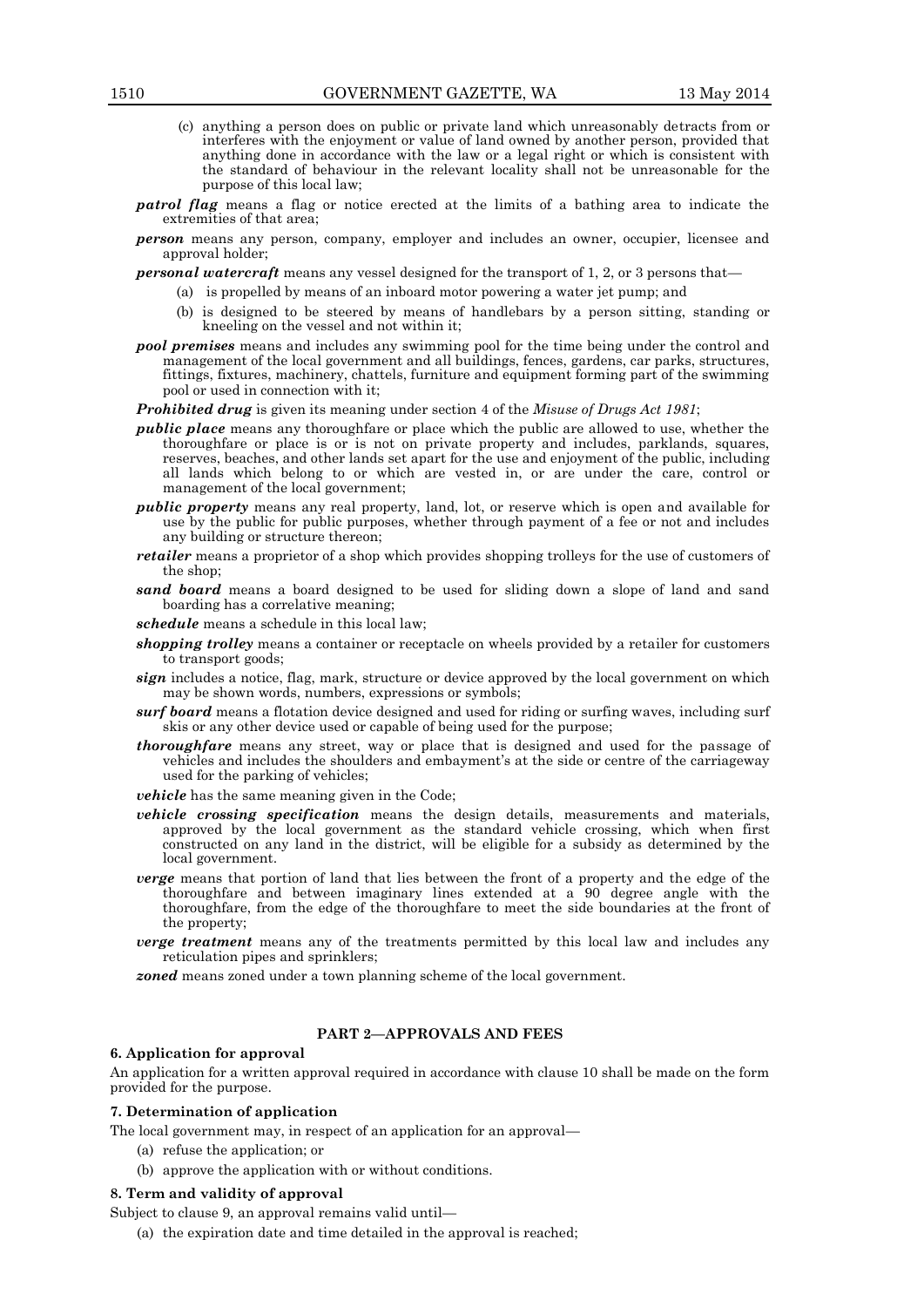- (b) the activity or function for which the approval was issued is changed to the extent that it is no longer consistent with the original purpose or intent for which the approval was given;
- (c) the approval is cancelled by the local government; or
- (d) the public liability and/or indemnity insurance required as a condition of an approval lapses, is cancelled or is no longer current.

#### **9. Cancellation of approval**

(1) The local government may cancel an approval if—

- (a) anything purporting to be done in accordance with the approval is not done in conformity with the conditions of the approval;
- (b) the approval holder is convicted of an offence against this local law; or
- (c) the approval holder fails to abide by a notice served in accordance with Part 9 of the Act.

(2) In the event of cancellation of an approval, the approval holder shall not be entitled to a refund of the approval fees if any, for the remainder of the approval period.

# **PART 3—GENERAL**

# **10. Activities requiring approval**

A person shall not on or from any local government property, without having first obtained a written approval from the local government to do so—

- (a) consume any liquor;
- (b) erect a structure for public amusement or for any performance for personal gain or otherwise;
- (c) conduct any function;
- (d) light or set off any fireworks or conduct a fireworks display;
- (e) light any fire;
- (f) erect any tent, camp, hut or other structure, other than a beach umbrella or other portable item used for protection from the elements between sunrise and sunset on any day;
- (g) carry out any works in a street, thoroughfare or other public place, including but not limited to—
	- (i) verge treatments;
	- (ii) vehicle crossing treatments; and
	- (iii) includes crossing a footpath with a vehicle which is likely to or does cause damage to the footpath;
- (h) hire or use a building, reserve or other local government facility;
- (i) plant any plant or sow any seeds;
- (j) coach, teach, instruct or train for a fee, any person on or in a swimming pool, tennis court, or other recreation facility;
- (k) charge a person for entry;
- (l) make an excavation on, or erect or remove, any fence or other structure;
- (m) operate any broadcasting or public address system or apparatus, other than those used by a life saving club in the performance of its functions;
- (n) cut, break, injure, deface, pull up, pick, remove, or destroy any tree, shrub, flower, grass or plant of any kind;
- (o) cut, collect, or remove any timber, firewood, stone, sand or other materials, other than seaweed; or
- (p) erect or display any sign.

#### **11. Personal behavior**

A person on any local government property shall not behave in a manner which causes a nuisance.

#### **12. Decency and adequate clothing**

(1) A person over the age of 6 years shall not—

- (a) expose their genitals on any reserve, beach or other public place;
- (b) appear in public unless properly dressed in a bathing costume or other clothing which covers the body to prevent indecent exposure;
- (c) loiter outside or act in an unacceptable manner, in any portion of a toilet or dressing room set aside for the opposite or same sex; or
- (d) without the consent of the occupier, enter or attempt to enter any dressing room or other compartment which is already occupied.

(2) Where an authorised person considers that the clothing of any person on local government property is not proper and adequate to secure decency, the authorised person may direct that person to put on adequate clothing or leave that area and that person shall comply with the direction immediately.

#### **13. Property loss**

A person shall not remove from any local government property any fixtures, fittings, chattels or things provided for the safety, enjoyment or use by another person.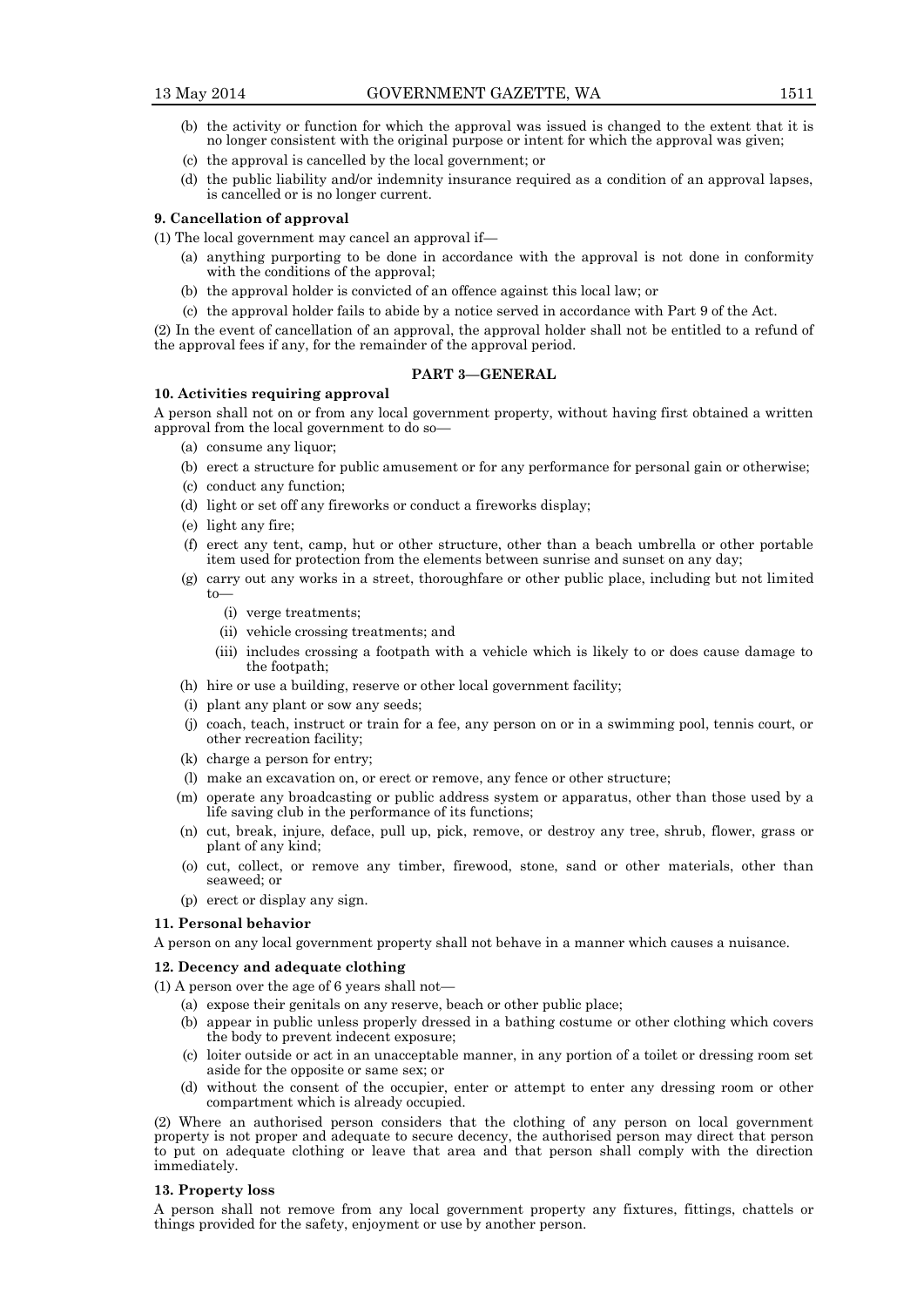# **14. Property damage**

A person shall not damage, destroy, deface or interfere with in any way, any local government property provided for the safety, enjoyment or use by another person.

# **15. Actions of authorised person**

A manager, controller, attendant or authorised person may direct any person on local government property to—

- (a) stop doing anything which they are in the process of doing, which is contrary to this local law or any other local law applying in the district, or
- (b) leave that property.

#### **16. Direction of authorised person to be obeyed**

(1) A person on or in local government property that is given a lawful direction by an authorised person shall comply with that direction.

(2) A person shall not obstruct or hinder an authorised person in the performance of that person's duties.

# **PART 4—USE OF LOCAL GOVERNMENT PROPERTY**

# **17. Setting aside property**

(1) The local government may set aside any local government property, local government building or reserve or portion of such for a specific use or uses and may designate by signs that use and conditions of use, including but not limited to any areas where—

- (a) the entry of persons is restricted or prohibited;
- (b) bathing is permitted at all times or is restricted or prohibited;
- (c) boats, personal watercraft or surfboards , either generally or of a particular class are permitted, restricted or prohibited;
- (d) boats and/or personal watercraft may be launched or retrieved;
- (e) motorised vehicles of a particular class or classes are permitted;
- (f) the speed limit at which vehicles generally or of a particular class, must travel;
- (g) the age of persons permitted, restricted or prohibited, from playing on children's play equipment ;
- (h) motorised model aeroplanes may be flown;
- (i) the practice or playing of games of any type is permitted, restricted or prohibited;
- (j) riding a bicycle, skateboards , rollerblades or sand boards or similar devices are permitted, restricted or prohibited; and
- (k) fishing is permitted, prohibited or restricted to fishing in a particular manner.

(2) In the process of setting aside property, the local government may specify the extent to which and the manner in which a use or activity in sub clause (1) may be pursued and in particular—

- (a) the days and times during which the use or activity may be pursued;
- (b) that a use or activity may be pursued on a class of local government property, specified local government property or all local government property;
- (c) that a use or activity is taken to be prohibited on all local government property other than that set aside for the specific use or activity;
- (d) may limit the use or activity to a class of vehicles, boats, equipment or things or may extend it to all vehicles, boats, equipment or things;
- (e) may specify that the use or activity can be pursued by a class of persons or all persons; and
- (f) may distinguish between different classes of use or activity.

(3) Where local government property, a local government building or reserve has been set aside for a specific use in accordance with sub clause (1), a person shall not use that property other than for its specific use and in accordance with any conditions imposed.

(4) The local government may permit a local government property, local government building or reserve to be temporarily used for a use or activity other than that for which it has been set aside, provided written approval is first obtained from the local government for that temporary use or activity.

(5) A person who uses a local government property, local government building or reserve for any use or activity other than that for which the local government property, local government building or reserve has been set aside, without first obtaining written approval, commits an offence.

 $(6)$  A condition of use specified on a sign erected under sub clause  $(1)$  is-

- (a) not to be inconsistent with any provision of this local law; and
- (b) for the purpose of giving notice of the effect of a provision of this local law.

# **18. Restrictions on or in local government property and buildings**

While on or in any local government property or local government building, a person shall not-

(a) sell, supply or consume liquor unless a liquor licence has been obtained under the Liquor Licensing Act 1988 for that purpose and the local government has issued an approval for the consumption of liquor;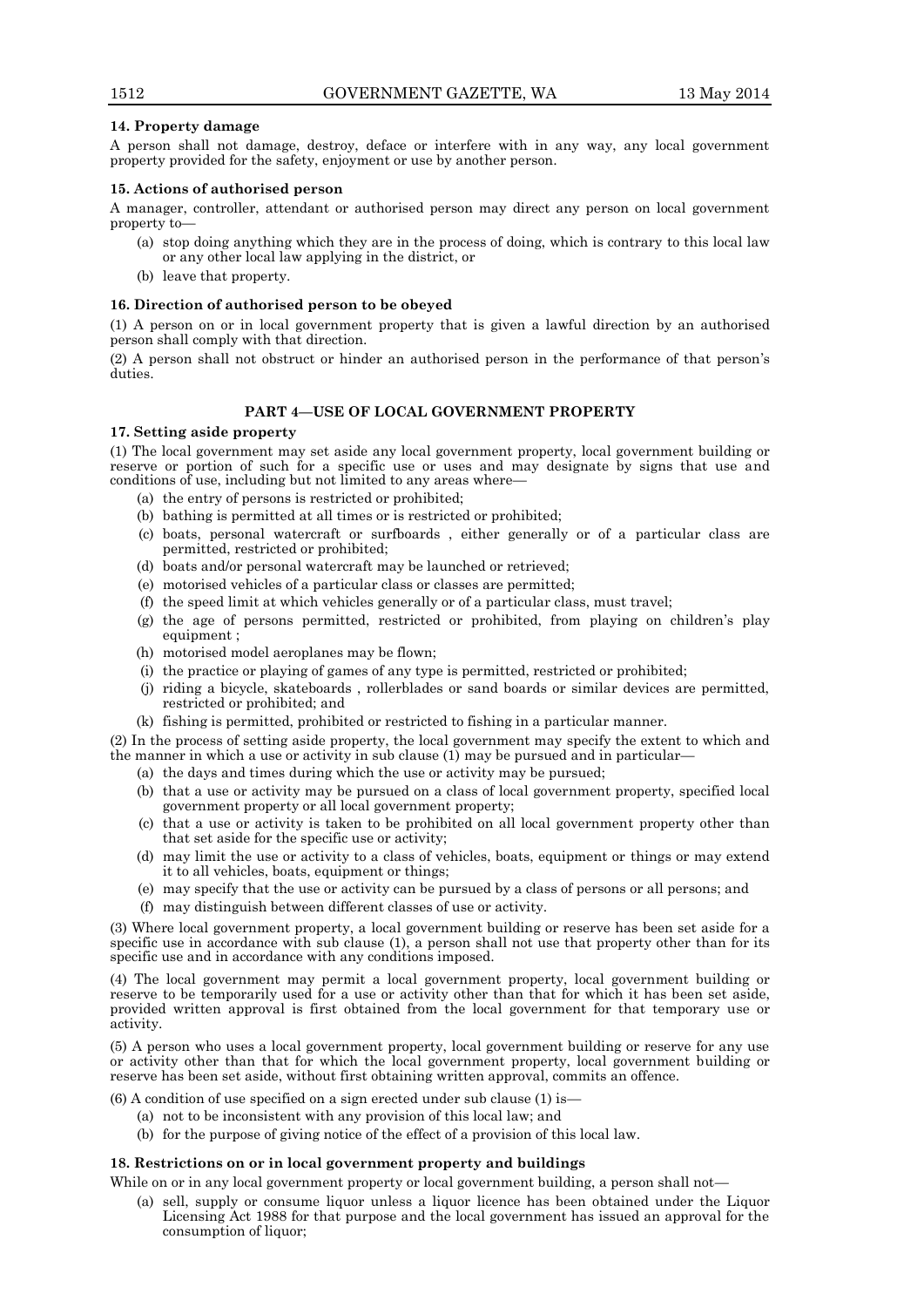- (b) act in a way that endangers themselves or any person;
- (c) be under the influence of liquor or a prohibited drug;
- (d) use any volatile, explosive or flammable matter;
- (e) smoke inside a building where smoking is prohibited;
- (f) take any prohibited drug onto, or consume or use any prohibited drug;
- (g) enter any place that has been fenced off or closed to the public; or
- (h) carry firearms unless specifically authorised to do so under the Firearms Act 1973.

#### **19. Prohibited activities**

Unless indicated by a sign that any of the following activities are permissible on any reserve or other local government property set aside for the purpose, a person shall not—

- (a) play or practice golf, archery, pistol or rifle shooting;
- (b) ride a skateboard or roller blades;
- (c) ride a sand board or similar device; or
- (d) launch a personal watercraft or boat.

#### **20. Entry to local government property and buildings**

A person, other than an authorised person or contractor appointed by the local government carrying out their normal duties, shall not—

- (a) enter or leave any local government property or local government building other than by the public entrance or exit ways, except in an emergency; or
- (b) enter or remain on any local government property or local government building except on those days and during those times when access is available to the public.

#### **21. Payment of applicable fees**

Where a fee or charge applies to the entry to or participation in an activity on or in any local government property or building, a person shall not enter that property or building without first paying the applicable fee or charge, unless that person has been exempted by the local government in writing from paying that fee or charge.

#### **22. No refund of fees**

A person will not be entitled to a refund of any fee paid for—

- (a) bathing, swimming or using any facilities provided for public use in a pool premises; or
- (b) where a booking for the use of a local government building, property or facility is cancelled by a hirer, provided that in special circumstances the local government may authorise repayment of a part or all of the amount paid.

#### **23. Application for hire**

An application for the hire and use of a local government property or building shall be in the form provided for the purpose and shall be forwarded to the local government together with the application and hire fees.

#### **24. Conditions of hire and use**

The conditions that may relate to an approval for hire and use of a local government property or building include—

- (a) when fees and charges are to be paid and the amount;
- (b) the purpose for which the building may be used;
- (c) the duration of the hire;
- (d) payment of a bond against possible damage, cleaning or other expenses;
- (e) restrictions on the erection of decorations inside the building and externally;
- (f) restrictions on use of furniture, plants and effects;
- (g) the number of persons that may attend any function in a building;
- (h) the right of the local government to cancel a booking at any time during the course of an annual or seasonal booking;
- (i) the prohibition of the consumption of liquor unless an approval has been issued by the local government;
- (j) the prohibition of the sale and supply of liquor unless a liquor licence has been obtained under the Liquor Licensing Act 1988, for that purpose;
- (k) securing the building at the end of each hire period;
- (l) the prohibition on the conduct of gaming unless a gaming approval has been obtained under the Gaming and Wagering Act 1987;
- (m) restrictions on the type of container (glass, metal, plastic or other) that drinks may be provided and served in or consumed from;
- (n) the amplification of, or any noise complies at all times with the Environmental Protection (Noise) Regulations 1997; and
- (o) any other condition that the local government considers fit.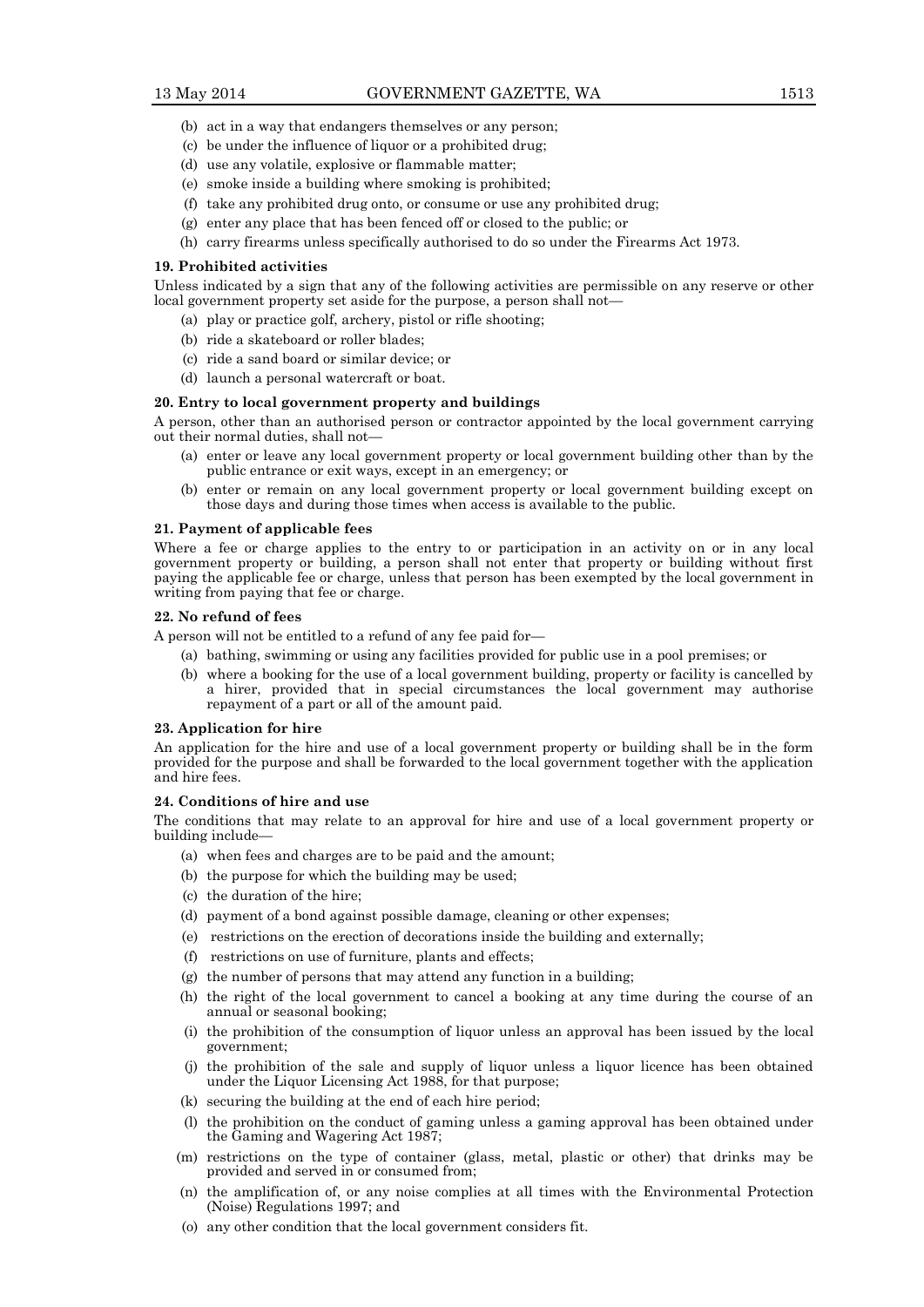#### **25. Responsibilities of hirer**

The hirer of a local government property or building shall—

- (a) maintain law and order and decent behaviour by all in attendance at any function for which the local government property or building has been hired;
- (b) make good any damage to the local government property which occurs during the term of hire, or at the option of the local government, pay to the local government the costs of the repair and replacement of any such property;
- (c) ensure that an authorised person has unobstructed access to the property for the purpose of inspecting the property or enforcing any provision of this local law;
- (d) prevent overcrowding;
- (e) leave the local government property or building in a clean and tidy condition after its use;
- (f) prevent the sale and consumption of any liquor unless a licence has been obtained under the Liquor Licensing Act 1988 for that purpose and the local government has issued an approval for consumption;
- (g) report any damage or defacement to the local government; and
- (h) comply with all conditions that are imposed on the hire and use of the local government property or building.

#### **PART 5—SWIMMING POOLS**

#### **26. Directions of manager and attendant to be observed**

(1) Every person, coach and spectator at a pool premises shall at all times observe any reasonable direction given by the manager or attendant.

(2) The manager or attendant may at any time, refuse admission to or remove, or cause to be removed from the pool premises, any person who, in the opinion of the manager or attendant is—

- (a) under the age of 10 years and is unaccompanied by a responsible person over the age of 18 years;
- (b) under the age of 4 years not being supervised in the water by a responsible person over the age of 18 years;
- (c) apparently suffering from a contagious, infectious or cutaneous disease or skin complaint; or
- (d) under, or apparently under, the influence of intoxicating liquor or drugs.

(3) A person shall on being requested by the manager or attendant to leave the pool premises, quietly and peaceably, do so immediately.

(4) The manager or attendant may temporarily suspend admission to, or remove from the pool premises or any part thereof, all or any person or persons, if in their opinion, such action is necessary or desirable.

(5) At the discretion of the manager, the pool premises or any part thereof, may at any time be set aside for the use of certain persons to the exclusion of others.

#### **27. Swimming carnivals**

(1) A person, club, organisation or association shall not conduct controlled swimming or diving events, carnivals or competitions without the prior approval of the manager.

(2) A person, club, organisation or association conducting a carnival or event at the pool premises shall be responsible for the conduct of the competitors and spectators during the carnival or event and shall take reasonable steps to prevent overcrowding and ensure that no damage is done to the buildings or fencing or any other portion of the pool premises and that this local law is observed by all competitors, officials and spectators attending the carnival or event.

#### **28. Responsibilities of swimming pool users**

A person while in the swimming pool premises shall not—

- (a) smoke, consume foodstuffs or drinks in any specific area in which smoking or food consumption prohibited;
- (b) climb up or upon any roof, fence, wall or partition on the pool premises; or
- (c) whilst suffering from a contagious, infectious or cutaneous disease or whilst in an unclean condition, enter or use or attempt to enter or use the swimming pool, spa or pool premises.

## **PART 6—RESERVES, BEACHES AND BATHING**

# **29. Beaches, reserves and sand dune protection**

A person shall not—

- (a) use a sand board or any other board or thing to slide down sand dunes;
- (b) take onto any sand dunes a sand board or other thing used for sliding down sand dunes;
- (c) traverse sand dunes except along pathways designated by signs or fences for the purpose; or
- (d) unless authorised in writing by the local government to do so in the course of their duties, or otherwise permitted by a sign, take a vehicle of any kind onto any public property, beach, reserve or sand dune.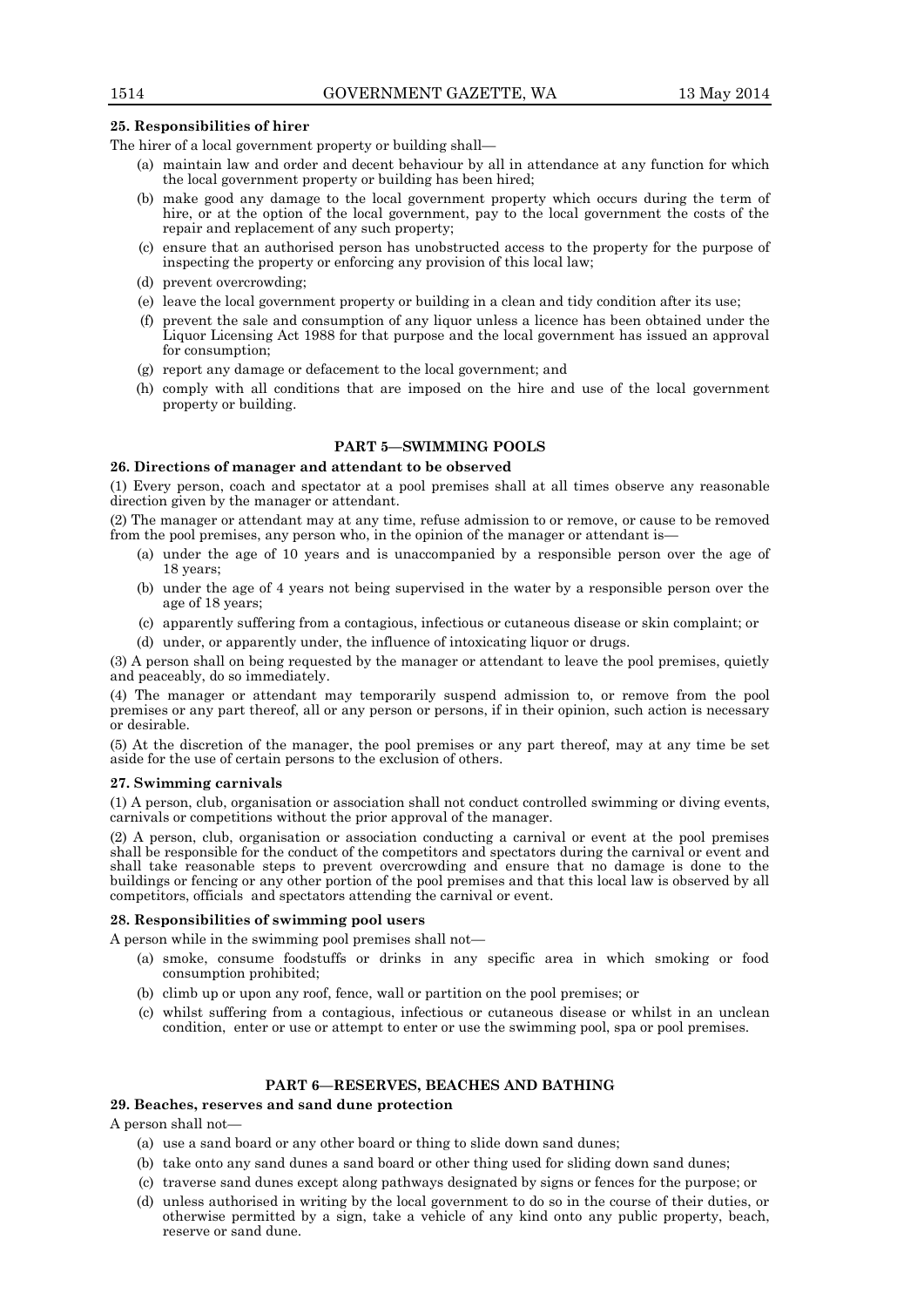#### **30. Boat Launching**

(1) A person shall not launch a boat into the sea other than at a boat launching ramp designed, constructed and approved for the purpose, or from the beach where this activity is permitted and designated by signs.

(2) subclause (1) does not apply to any member of a surf lifesaving club or lifesaving patrol in the course of their duties, training or in competition.

#### **31. Surf lifesaving activities**

An authorised person or a member of surf lifesaving club may perform all or any of the following functions in the interests of maintaining safety at beaches in the district—

- (a) patrol any beach;
- (b) take onto any beach any lifesaving gear including vehicles or boats that are used for lifesaving activities;
- (c) indicate by signs or patrol flags, any areas of a beach and the adjacent water beyond the beach, where bathing is permitted;
- (d) indicate by signs any areas of a beach and the adjacent water beyond the beach where—
	- (i) riding of surfboards or any other bathing appliance is prohibited;
		- (ii) driving of boats is prohibited; and
	- (iii) fishing is prohibited;
- (e) regulate, prohibit, restrict or set aside by signs, rope, wire, cloth or other flexible sheeting, any areas for the following activities—
	- (i) entry by any persons;
	- (ii) playing of games;
	- (iii) conduct of training or surf club carnivals; and
	- (iv) establishing a first aid or command post;
- (f) direct any person to—
	- (i) bathe within the designated permitted bathing area indicated by signs or patrol flags; or
	- (ii) leave the water adjacent a beach during any period of potential dangerous conditions or sighting of a shark.

#### **32. Identification of life saving patrol**

(1) A member of a lifesaving patrol on duty at any beach shall wear a red and yellow quartered swimming cap for the time they are on patrol.

(2) A person who is not a member of and on duty lifesaving patrol shall not wear a red and yellow quartered swimming cap or give the impression they are a member of an on duty lifesaving patrol.

# **33. Compliance with signs and directions**

A person attending any beach in the district shall—

- (a) comply with any sign erected on the beach;
- (b) comply with any lawful direction given by a patrolling member of a surf lifesaving club patrolling the beach or authorised person; and
- (c) not enter any area set aside for any lifesaving activity, training, competition or carnival.

#### **34. Fishing**

- (1) A person shall not fish in any area—
	- (a) where fishing is prohibited and the prohibition is designated by signs; or
	- (b) set aside by a beach inspector or member of a lifesaving patrol as a designated permitted bathing area.
- (2) A person shall not at any place whether fishing is permitted or not—
	- (a) clean fish or cut bait on any seat or hand rail;
	- (b) leave or deposit fish offal on any reserve.

#### **35. Surf boards and boats**

A person shall not ride a surfboard or drive a personal watercraft or boat in any area set aside by a member of a surf lifesaving patrol or authorised person, as a designated permitted bathing area.

# **PART 7—SHOPPING TROLLEYS**

#### **36. Name of owner of shopping trolley**

A retailer shall clearly mark its name or its trading name on any shopping trolley made available for the use of customers.

# **37. Shopping trolleys in public places**

A person shall not leave a shopping trolley in a public place, other than in the area set aside for the storage of shopping trolleys.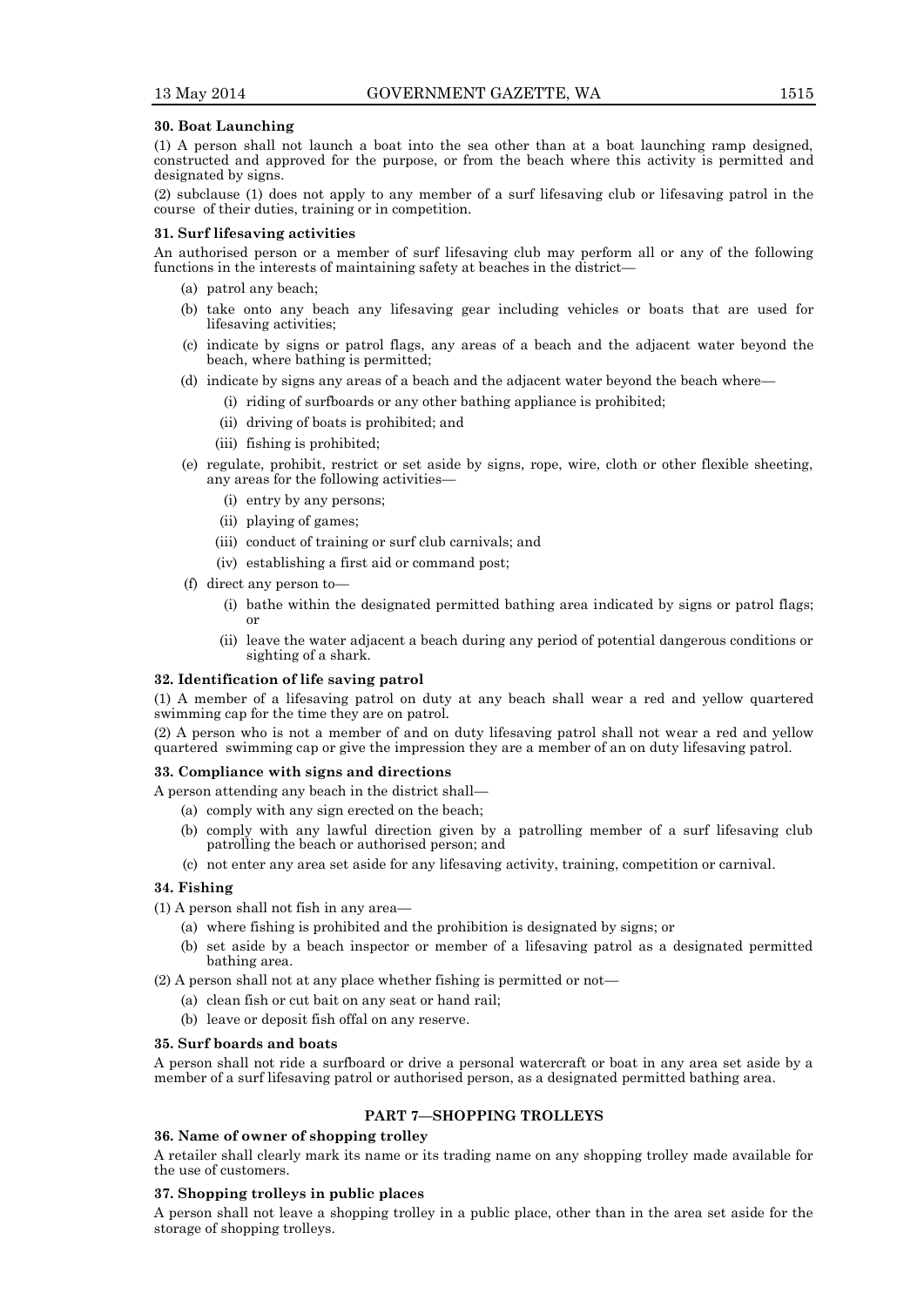#### **38. Shopping trolley to be removed by owner**

Where a shopping trolley is found abandoned in a public place and the owner has been advised verbally or in writing of its location by the local government, the owner shall remove the shopping trolley from the public place within 24 hours of being advised.

#### **39. Retailer taken to own shopping trolley**

In the absence of any proof to the contrary, a shopping trolley is to be taken to be owned by a retailer whose name is marked on the trolley.

#### **PART 8 —OFFENCES AND PENALTIES**

#### **40. Offences**

(1) Any person who fails to do anything required or directed to be done under this local law, or who does anything which under this local law that person is prohibited from doing, commits an offence.

(2) An offence against a clause specified in the First Schedule of this local law is a prescribed offence for the purposes of section 9.16 (1) of the Act.

(3) Any person who commits an offence under this local law shall be liable, upon conviction, to a penalty not exceeding \$5000, and if the offence is of a continuing nature, to an additional penalty not exceeding \$500 for each day or part of a day during which the offence has continued.

# **41. Infringement and infringement withdrawal notices**

For the purposes of this local law—

- (a) the form of the infringement notice referred to in section 9.17 of the Act is form 2 in the First Schedule of the *Local Government (Functions and General) Regulations 1996*; and
- (b) the form of the infringement withdrawal notice referred to in section 9.20 of the Act is form 3 in the First schedule of the *Local Government (Functions and General) Regulations 1996*.

# **42. Offence description and modified penalty**

The amount appearing in the final column in Schedule 1 directly opposite an offence described in that schedule is the modified penalty for that offence.

#### **43. Prosecution for offences**

A penalty for an offence against this local law (not being a modified penalty) may be recovered by the local government by taking proceedings against the alleged offender in a Magistrates Court.

#### **44. Review—Right of Appeal**

When the local government makes a decision as to whether it will—

- (a) grant a person a licence under this local law; or
- (b) renew, vary, or cancel a licence that a person has under this local law;

and the provisions of Division 1 of Part 9 of the Act and regulations 33 of the *Local Government (Functions and General) Regulations 1996* shall apply to that decision.

————

| CITY OF GREATER GERALDTON<br>Local Government and Public Property Local Law 2014<br>OFFENCES AND MODIFIED PENALTIES |                                                                                                 |                                          |                                               |
|---------------------------------------------------------------------------------------------------------------------|-------------------------------------------------------------------------------------------------|------------------------------------------|-----------------------------------------------|
| Clause                                                                                                              | Description of offence                                                                          | Modified<br>penalty—<br>first<br>offence | Modified<br>penalty—<br>subsequent<br>offence |
| 10                                                                                                                  | Failure to obtain a written approval.                                                           | 100                                      | 200                                           |
| 11                                                                                                                  | Behaviour likely to cause a nuisance.                                                           | 100                                      | 200                                           |
| 12(1)(d)                                                                                                            | Without consent of the occupier, enter or attempt<br>to enter a dressing room already occupied. | 100                                      | 200                                           |
| 16(1)                                                                                                               | Fail to comply with a lawful direction of an<br>authorised person.                              | 250                                      | 500                                           |
| 18 <sub>(c)</sub>                                                                                                   | Be under the influence of liquor or a prohibited<br>drug.                                       | 100                                      | 100                                           |
| 18 <sub>(d)</sub>                                                                                                   | Use any volatile, explosive or flammable matter.                                                | 250                                      | 500                                           |
| 18 <sub>(e)</sub>                                                                                                   | Smoke inside a building where smoking is<br>prohibited.                                         | 100                                      | 200                                           |
| 18 <sub>(g)</sub>                                                                                                   | Enter any place that has been fenced off,<br>obstructed or closed to the public.                | 100                                      | 200                                           |
| 19(a)                                                                                                               | Play/practice golf, archery, pistol or rifle shooting.                                          | 250                                      | 500                                           |

# *Schedule 1*

# CITY OF GREATER GERALDTON